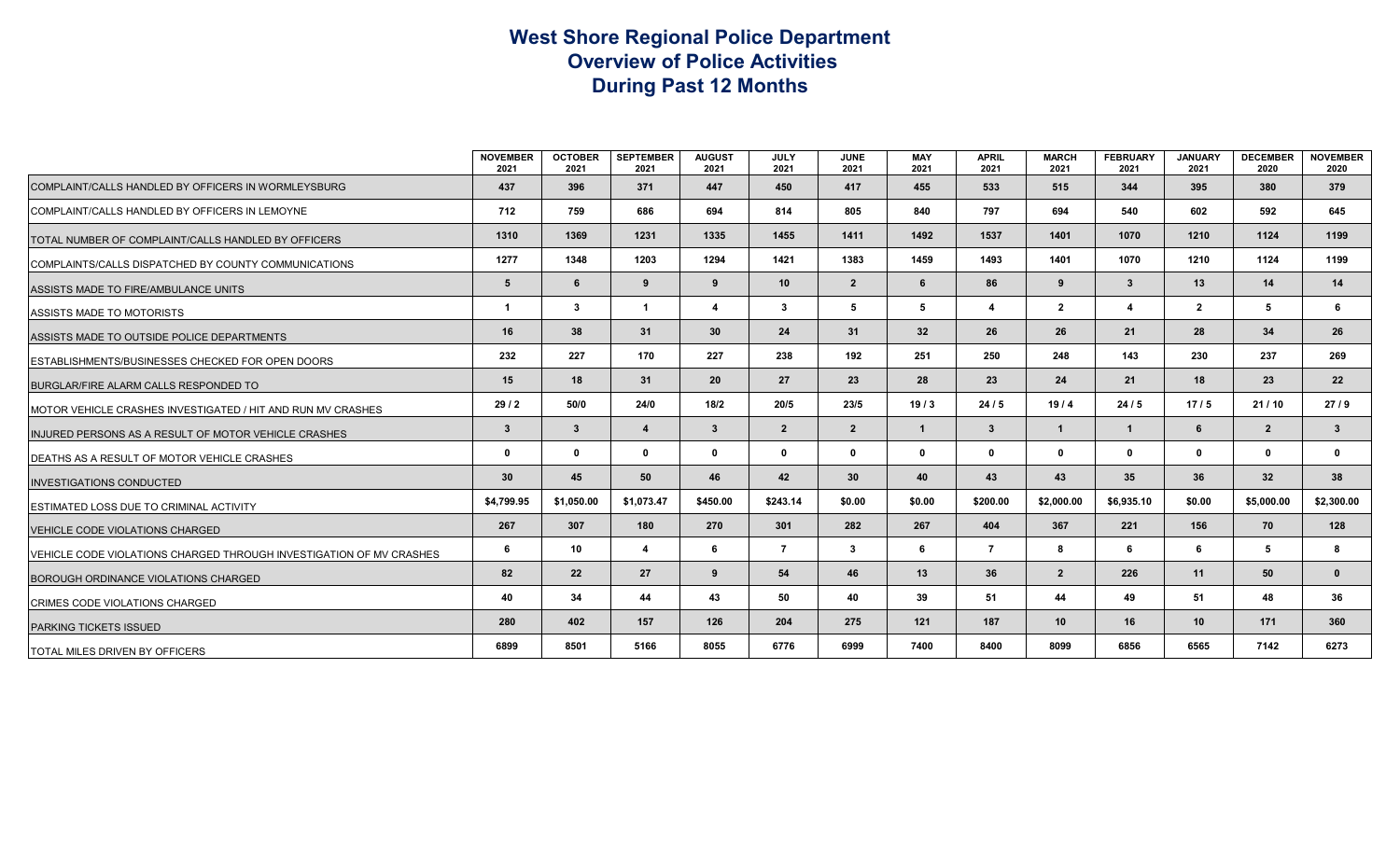### **West Shore Regional Police Department 2020 - 2021 Ordinance / Dog Law Arrest Comparisons**

|                                 |                  |   |                                                                                     |   |                |              |             |   |                |                | 2020 - 2021 ORDINANCE ARREST COMPARISON |    |                       |    |     |                |                |                                                                                     |    |    |             |    |    |    |                         |
|---------------------------------|------------------|---|-------------------------------------------------------------------------------------|---|----------------|--------------|-------------|---|----------------|----------------|-----------------------------------------|----|-----------------------|----|-----|----------------|----------------|-------------------------------------------------------------------------------------|----|----|-------------|----|----|----|-------------------------|
| Charge                          | Section          |   | Jan-20 Feb-20 Mar-20 Apr-20 May-20 Jun-20 Jul-20 Aug-20 Sep-20 Oct-20 Nov-20 Dec-20 |   |                |              |             |   |                |                |                                         |    | 2020<br><b>Totals</b> |    |     |                |                | Jan-21 Feb-21 Mar-21 Apr-21 May-21 Jun-21 Jul-21 Aug-21 Sep-21 Oct-21 Nov-21 Dec-21 |    |    |             |    |    |    | 2021<br><b>Totals</b>   |
| Parking - St Cleaning           | $15-104 - W$     |   |                                                                                     |   |                |              |             |   |                |                |                                         |    |                       |    |     |                |                |                                                                                     |    | 19 |             |    |    |    | 19                      |
| Parking - St Cleaning           | $525 - 25 - L$   |   |                                                                                     |   |                |              |             |   |                |                |                                         |    | $-5$                  |    | 220 |                | 23             | 13                                                                                  | 46 | 34 | 3           | 24 | 22 | 82 | 478                     |
| Parking For Repairs Prohibited  | $525-34 - L$     |   |                                                                                     | 3 |                |              |             |   |                |                |                                         |    | 3                     |    |     |                |                |                                                                                     |    |    |             |    |    |    |                         |
| Not Parked in Space             | 525-17 - L       |   |                                                                                     |   |                |              |             |   |                |                |                                         |    |                       |    |     |                |                |                                                                                     |    |    |             |    |    |    | $\overline{\mathbf{1}}$ |
| Not Parked in Space             | 15-401 - W       |   |                                                                                     |   |                |              |             |   |                |                |                                         |    |                       |    |     |                |                |                                                                                     |    |    |             |    |    |    |                         |
| Parking - Improper              | 15-208 - L       |   |                                                                                     |   |                |              |             |   |                |                |                                         |    |                       |    |     |                |                |                                                                                     |    |    |             |    |    |    |                         |
| Parking RV's & TRL'S            | 15-405 - W       |   |                                                                                     |   |                |              |             |   |                |                |                                         |    |                       |    |     | $\overline{2}$ |                |                                                                                     |    |    |             |    |    |    | 5                       |
| Two Hour Parking                | 15-302.1 - L     |   |                                                                                     |   |                |              |             |   |                |                |                                         |    |                       |    |     |                |                |                                                                                     |    |    |             |    |    |    |                         |
| <b>Back in Angle Parking</b>    | 525-19 $(B)$ - L |   |                                                                                     |   |                |              |             |   |                |                |                                         |    |                       |    |     |                |                |                                                                                     |    |    |             |    |    |    |                         |
| Three Hour Truck Park           | 525-21 - L       |   |                                                                                     |   |                |              |             |   |                |                |                                         |    | $\overline{2}$        |    |     |                | $\overline{2}$ |                                                                                     |    |    |             |    |    |    | $\overline{4}$          |
| <b>Barking Dog</b>              | $2-202 - W$      |   |                                                                                     |   |                |              |             |   |                |                |                                         |    |                       |    |     |                |                |                                                                                     |    |    |             |    |    |    |                         |
| <b>Barking Dog</b>              | $2 - 104 - L$    |   |                                                                                     |   |                |              |             |   |                |                |                                         |    |                       |    |     |                |                |                                                                                     |    |    |             |    |    |    |                         |
| Dog Running at Large            | $2-102 - W$      |   |                                                                                     |   |                |              |             |   |                |                |                                         |    |                       |    |     |                |                |                                                                                     |    |    |             |    |    |    |                         |
| Dog Running at Large            | $2-202 - L$      |   |                                                                                     |   |                |              |             |   |                |                |                                         |    |                       |    |     |                |                |                                                                                     |    |    |             |    |    |    |                         |
| Park Hours                      | $16-103 - W$     |   |                                                                                     |   |                |              |             |   |                |                |                                         |    |                       |    |     |                |                |                                                                                     |    |    |             |    |    |    |                         |
| Park Hours                      | $347 - 5 - L$    |   |                                                                                     |   |                | 2            | 8           | 8 | $\overline{2}$ | 2              |                                         |    | 23                    |    |     |                | 10             |                                                                                     |    |    |             |    |    |    | 14                      |
| Noise Disturbances              | $6 - 803 - W$    |   |                                                                                     |   |                |              |             |   |                |                |                                         |    |                       |    |     |                |                |                                                                                     |    |    |             |    |    |    |                         |
| Parks (Alcohol)                 | $6-502 - L$      |   |                                                                                     |   |                |              |             |   |                |                |                                         |    |                       |    |     |                |                |                                                                                     |    |    |             |    |    |    |                         |
| <b>Outdoor Fires Prohibited</b> | $5-102 - L$      |   |                                                                                     |   |                |              |             |   |                |                |                                         |    |                       |    |     |                |                |                                                                                     |    |    |             |    |    |    |                         |
| <b>Disorderly Conduct</b>       | $212 - 1 - L$    |   |                                                                                     |   |                |              |             |   |                |                |                                         |    |                       |    |     |                |                |                                                                                     |    |    |             |    |    |    |                         |
| <b>Discharging Firearm</b>      | 16-301 - L       |   |                                                                                     |   |                |              |             |   |                |                |                                         |    |                       |    |     |                |                |                                                                                     |    |    |             |    |    |    |                         |
| Soliciting                      | 13-202 - L       |   |                                                                                     |   |                |              |             |   |                |                |                                         |    |                       |    |     |                |                |                                                                                     |    |    |             |    |    |    |                         |
| <b>Snow Emergency</b>           | 15-702 - W       |   |                                                                                     |   |                |              |             |   |                |                |                                         |    |                       |    |     |                |                |                                                                                     |    |    |             |    |    |    | $\overline{4}$          |
| Snow Emergency                  | $525-43 - L$     |   |                                                                                     |   |                |              |             |   |                |                |                                         | 38 | 38                    |    |     |                |                |                                                                                     |    |    |             |    |    |    |                         |
| <b>Monthly Total</b>            |                  | 5 |                                                                                     |   | 3 <sup>2</sup> | $\mathbf{3}$ | $9^{\circ}$ | 8 | $\overline{2}$ | $\overline{2}$ |                                         | 38 | 72                    | 11 | 226 | $\overline{2}$ | 36             | 13                                                                                  | 46 | 54 | $9^{\circ}$ | 27 | 22 | 82 | 528                     |

|                      |                 |  |  |  |  | 2020 - 2021 DOG LAW ARREST COMPARISON                                                                                                                                             |              |  |  |  |  |    |
|----------------------|-----------------|--|--|--|--|-----------------------------------------------------------------------------------------------------------------------------------------------------------------------------------|--------------|--|--|--|--|----|
| Charge               | Section         |  |  |  |  | Jan-20 Feb-20 Mar-20 Apr-20 May-20 Jun-20 Jul-20 Aug-20 Sep-20 Oct-20 Nov-20 Dec-20 2020 Jan-21 Feb-21 Mar-21 Apr-21 May-21 Jun-21 Jul-21 Aug-21 Sep-21 Oct-21 Nov-21 Dec-21 2021 |              |  |  |  |  |    |
| Dog at Large         | Title 3 459-305 |  |  |  |  |                                                                                                                                                                                   |              |  |  |  |  |    |
| Unlicensed           | Title 3 459-201 |  |  |  |  |                                                                                                                                                                                   | $12^{\circ}$ |  |  |  |  |    |
| Dangerous Dog        | Title 3 459-502 |  |  |  |  |                                                                                                                                                                                   |              |  |  |  |  |    |
| Dog Vaccinated       | Title 3 455.8   |  |  |  |  |                                                                                                                                                                                   | O.           |  |  |  |  |    |
| <b>Monthly Total</b> |                 |  |  |  |  |                                                                                                                                                                                   |              |  |  |  |  | 16 |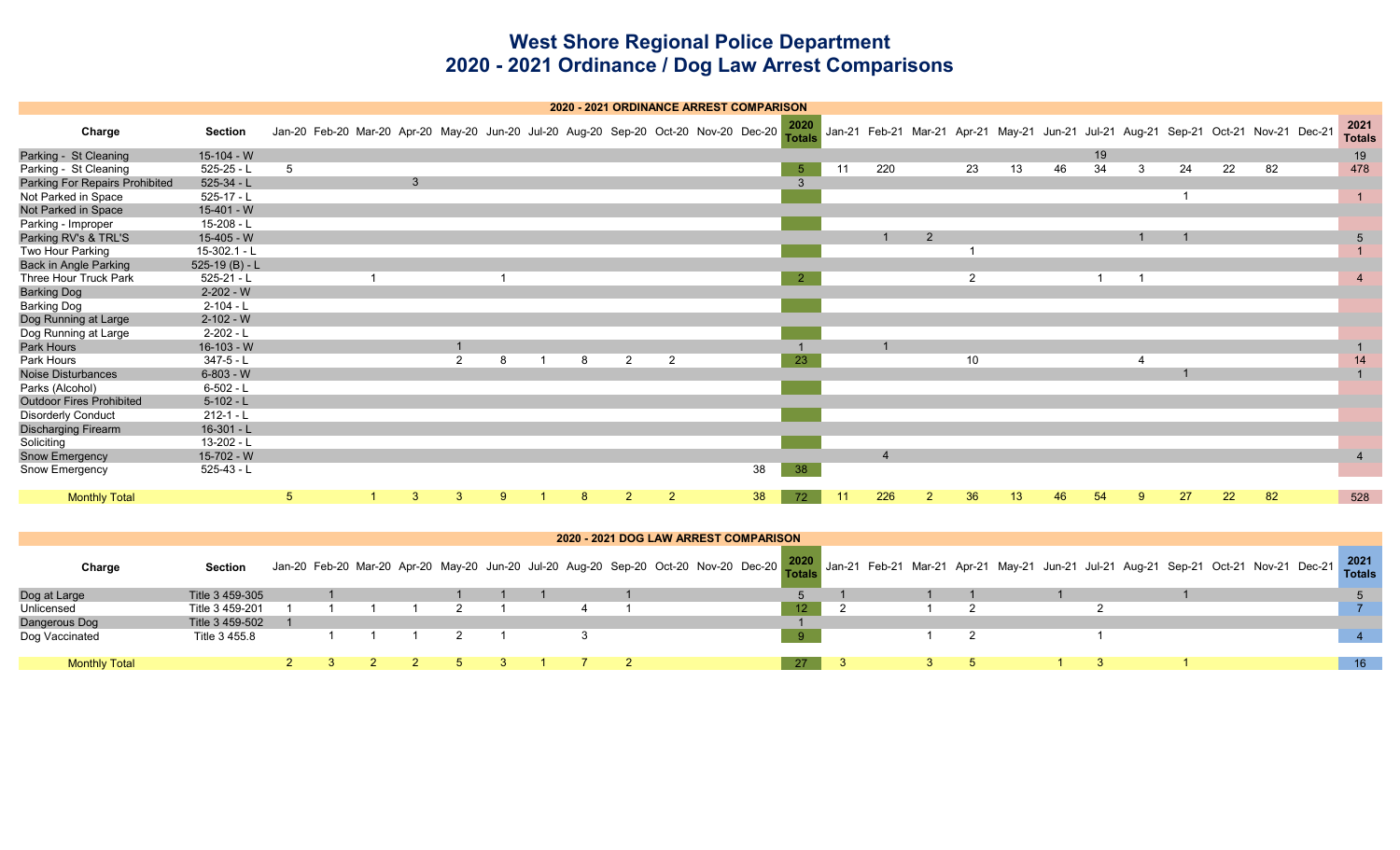## **West Shore Regional Police Department Investigations Conducted November 2021**

| <b>INVESTIGATIONS</b>                                             | <b>STATUS</b>     |
|-------------------------------------------------------------------|-------------------|
|                                                                   |                   |
| 4 DRIVING WHILE UNDER THE INFLUENCE OF ALCOHOL OR DRUGS           | 4 ARREST          |
| <b>AGGRAVATED ASSAULT</b>                                         | 1 ARREST          |
| 1 CRIMINAL TRESPASS                                               | <b>IARREST</b>    |
| <b>IDRIVING WHILE OPERATING PRIVILEGE IS SUSPENDED OR REVOKED</b> | <b>ARREST</b>     |
| 6 DRUG LAW VIOLATIONS                                             | 6 ARREST          |
| 1 FALSE IDENTIFICATION TO LAW ENFORCEMENT AUTHORITIES             | <b>ARREST</b>     |
| 1 FIREARMS NOT TO BE CARRIED WITH A LICENSE                       | 1 ARREST          |
| 2   MISSING PERSON INVESTIGATIONS                                 | 2 CLEARED         |
| <b>3 PUBLIC DRUNKENNESS</b>                                       | 3 ARREST          |
| 2 RETAIL THEFT                                                    | 1 ARREST 1 - OPEN |
| <b>3 ISIMPLE ASSAULT</b>                                          | 3 ARREST          |
| 4 SPECIAL INVESTIGATIONS / C&Y, MENTAL HEALTH, SUICIDES           | 4 CLEARED         |
| 1 THEFT BY UNLAWFUL TAKING OR DISPOSITION                         | 1 ARREST          |
|                                                                   |                   |

30 INVESTIGATIONS CONDUCTED; 29 CLEARED/ARREST/CLOSED

#### **CLEARANCE RATE 97%**

#### **HEROIN OVERDOSE CALLS HANDLED IN NOVEMBER 14 TOTAL OVERDOSE CALLS IN 2021**

 **TOTAL OVERDOSE CALLS IN 2018 TOTAL OVERDOSE CALLS IN 2019**

**TOTAL OVERDOSE CALLS IN 2020**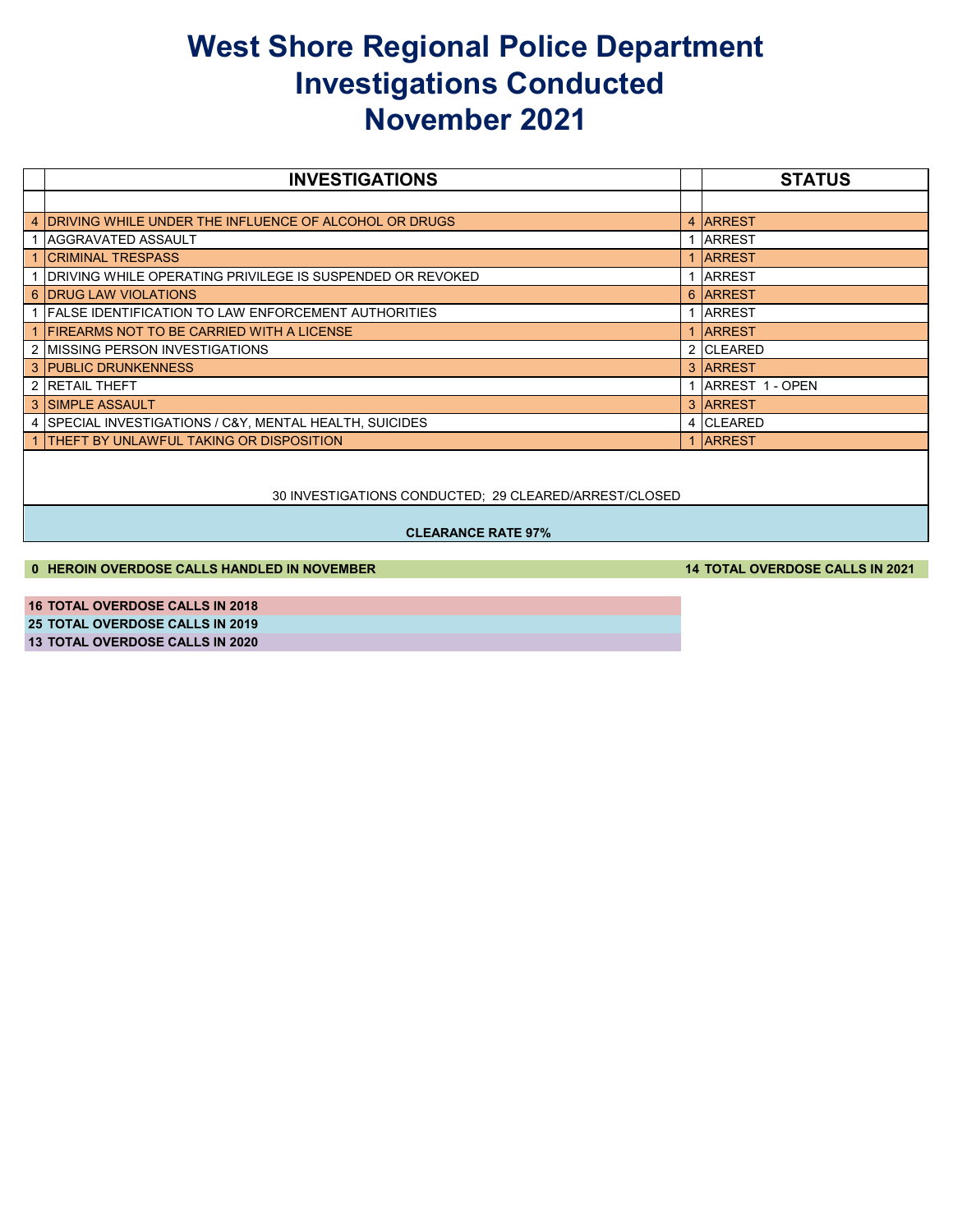# **WSRPD ZONES**

- **LB 1 Lemoyne Borough between Railroad Tracks/State Street and Old ByPass (Routes 11/15)**
- **LB 2 Lemoyne Borough between Railroad Tracks/State Street and Railroad Tracks along SR581 (Bosler, Herman and Hummel and Streets in between)**
- **LB 3 Lemoyne Borough between Railroad Tracks along SR581 and the New Cumberland Borough/ Lower Allen Township Lines**
- **WB 4 Wormleysburg Borough between Railroad Tracks and Susquehanna River from Lemoyne Borough to the Village of West Fairview/East Penn Line - Downtown Area**
- **WB 5 Wormleysburg Borough between Railroad Tracks, East Pennsboro, Old ByPass (Routes 11/15) and SR1014 (Taylor Bridge ByPass) - Pennsboro Manor Areas**
- **WB6 Wormleysburg Borough between SR1014 (Taylor Bridge Bypass) to the Conodoquinet Creek from Railroad Tracks to East Pennsboro Township - Riverview Heights Area**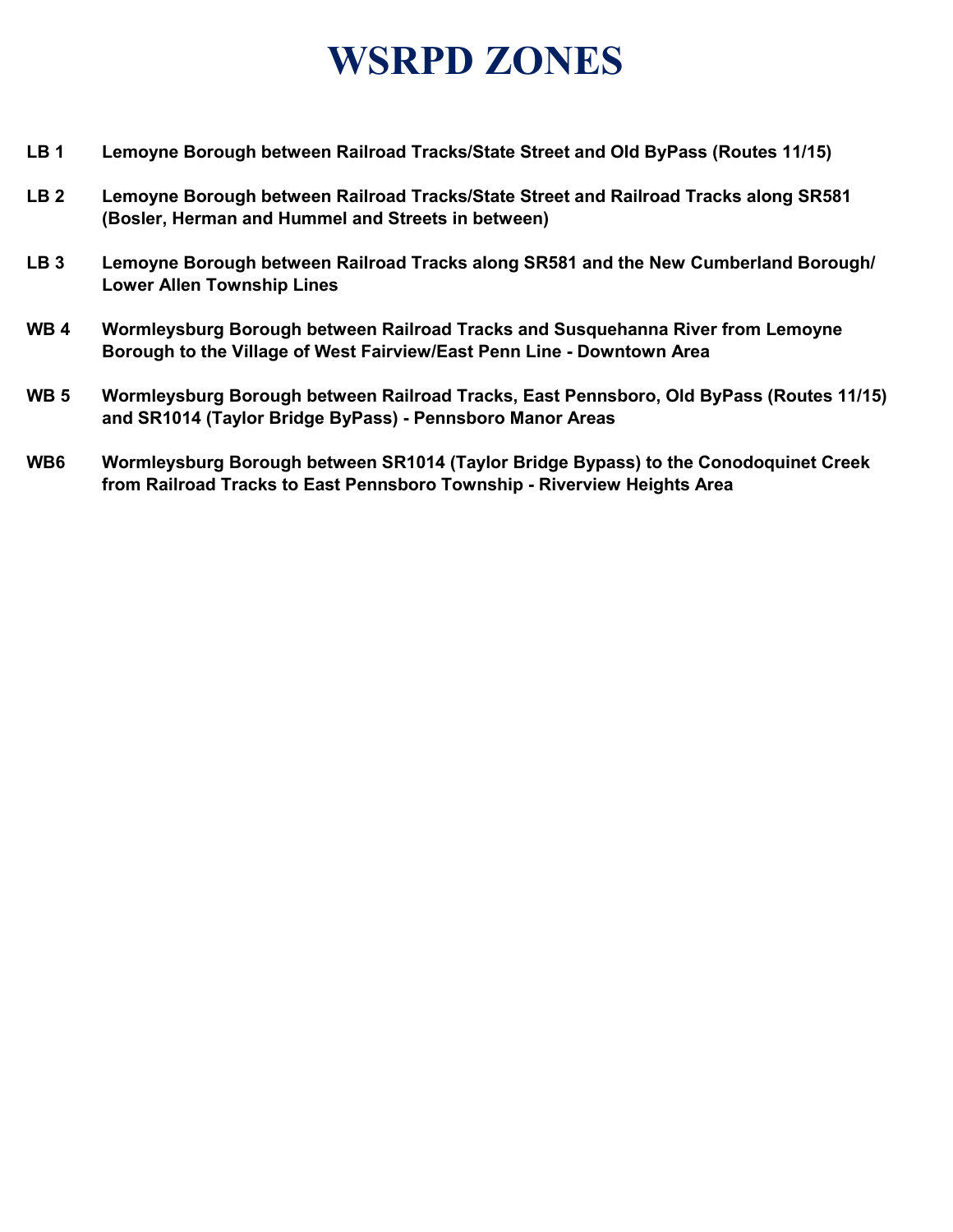# **Criminal Arrests November 2021**

| <b>CHARGE TOTALS</b>                                           | <b>SECTION</b> | #               |
|----------------------------------------------------------------|----------------|-----------------|
| SIMPLE ASSAULT                                                 | 2701           | 4               |
| AGGRAVATED ASSAULT                                             | 2702           |                 |
| RECKLESSLY ENDANGERING ANOTHER PERSON                          | 2705           |                 |
| <b>HARASSMENT</b>                                              | 2709           | 2               |
| <b>CRIMINAL MISCHIEF</b>                                       | 3304           |                 |
| <b>CRIMINAL TRESPASS</b>                                       | 3503           |                 |
| THEFT BY UNLAWFUL TAKING OR DISPOSITION                        | 3921           |                 |
| <b>RETAIL THEFT</b>                                            | 3929           |                 |
| ENDANGERING WELFARE OF CHILDREN                                | 4304           | $\mathfrak{p}$  |
| <b>FALSE IDENTIFICATION TO LAW ENFORCEMENT AUTHORITIES</b>     | 4914           |                 |
| RESISTING ARREST OR OTHER LAW ENFORCEMENT                      | 5104           |                 |
| <b>DISORDERLY CONDUCT</b>                                      | 5503           | 4               |
| <b>PUBLIC DRUNKENNESS</b>                                      | 5505           | 5               |
| FIREARMS NOT TO BE CARRIED WITHOUT A LICENSE                   | 6106           |                 |
| <b>SCATTERING RUBBISH</b>                                      | 6501           |                 |
| SALE OR ILLEGAL USE OF CERTAIN SOLVENTS AND NOXIOUS SUBSTANCES | 7303           |                 |
| DRUG LAW VIOLATIONS                                            | <b>PS35</b>    | 12 <sup>2</sup> |
|                                                                |                |                 |
| <b>TOTAL CRIMINAL</b>                                          |                | 40              |

| <b>WORMLEYSBURG TOTALS</b>                                             | <b>SECTION</b> | #  |
|------------------------------------------------------------------------|----------------|----|
| <b>ISIMPLE ASSAULT</b>                                                 | 2701           |    |
| <b>IFALSE IDENTIFICATION TO LAW ENFORCEMENT AUTHORITIES</b>            | 4914           |    |
| <b>IRESISTING ARREST OR OTHER LAW ENFORCEMENT</b>                      | 5104           |    |
| <b>IPUBLIC DRUNKENNESS</b>                                             | 5505           |    |
| <b>ISALE OR ILLEGAL USE OF CERTAIN SOLVENTS AND NOXIOUS SUBSTANCES</b> | 7303           |    |
| <b>IDRUG LAW VIOLATIONS</b>                                            | <b>PS35</b>    |    |
|                                                                        |                |    |
| ITOTAL CRIMINAL                                                        |                | 12 |

| <b>LEMOYNE TOTALS</b>                        | <b>SECTION</b> | #  |
|----------------------------------------------|----------------|----|
| SIMPLE ASSAULT                               | 2701           | 3  |
| AGGRAVATED ASSAULT                           | 2702           |    |
| RECKLESSLY ENDANGERING ANOTHER PERSON        | 2705           |    |
| <b>HARASSMENT</b>                            | 2709           | 2  |
| <b>CRIMINAL MISCHIEF</b>                     | 3304           |    |
| <b>CRIMINAL TRESPASS</b>                     | 3503           |    |
| THEFT BY UNLAWFUL TAKING OR DISPOSITION      | 3921           |    |
| <b>RETAIL THEFT</b>                          | 3929           |    |
| ENDANGERING WELFARE OF CHILDREN              | 4304           | 2  |
| DISORDERLY CONDUCT                           | 5503           | 4  |
| <b>PUBLIC DRUNKENNESS</b>                    | 5505           | 3  |
| FIREARMS NOT TO BE CARRIED WITHOUT A LICENSE | 6106           |    |
| <b>SCATTERING RUBBISH</b>                    | 6501           |    |
| DRUG LAW VIOLATIONS                          | <b>PS35</b>    | 6  |
|                                              |                |    |
| <b>TOTAL CRIMINAL</b>                        |                | 28 |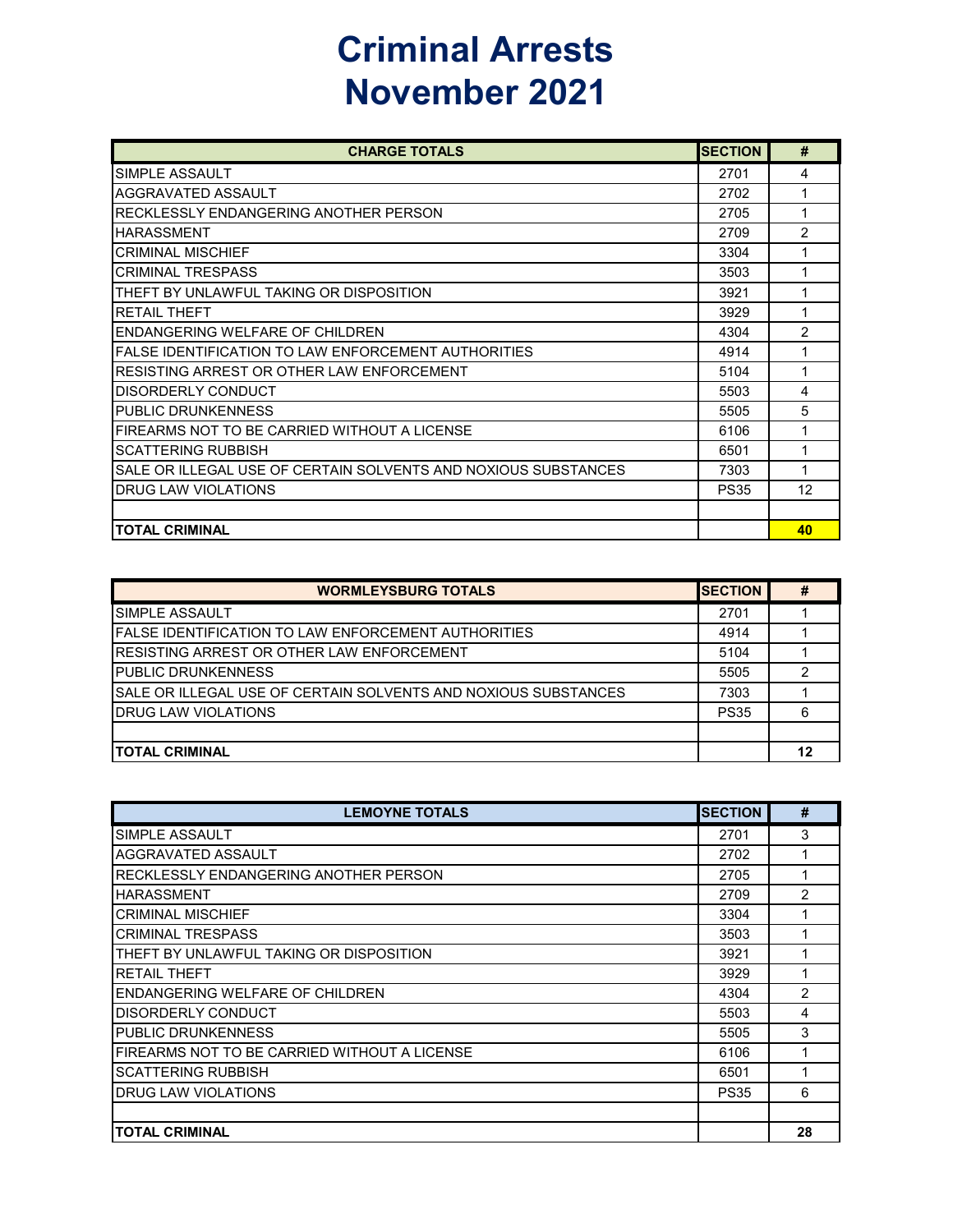# **Traffic Arrests November 2021**

| <b>CHARGE TOTALS</b>                                            | <b>SECTION</b> | #              |
|-----------------------------------------------------------------|----------------|----------------|
| REGISTRATION AND CERTIFICATE OF TITLE REQUIRED                  | 1301           | 40             |
| NOTICE OF CHANGE OF NAME OR ADDRESS                             | 1312           | $\mathbf{1}$   |
| OPERATION FOLLOWING SUSPENSION OF REGISTRATION                  | 1371           | 16             |
| DRIVERS REQUIRED TO BE LICENSED                                 | 1501           | 5              |
| <b>LEARNERS' PERMITS</b>                                        | 1505           | $\overline{2}$ |
| NOTICE OF CHANGE OF NAME OR ADDRESS                             | 1515           | 1              |
| DRIVING WHILE OPERATING PRIVILEGE IS SUSPENDED OR REVOKED       | 1543           | 24             |
| PERMITTING UNAUTHORIZED PERSON TO DRIVE                         | 1574           | $\mathbf{1}$   |
| REQUIRED FINANCIAL RESPONSIBILITY                               | 1786           | 13             |
| OBEDIENCE TO TRAFFIC-CONTROL DEVICES                            | 3111           | 25             |
| TRAFFIC CONTROL DEVICES                                         | 3112           | 3              |
| OVERTAKING VEHICLE ON THE RIGHT                                 | 3304           | $\mathbf{1}$   |
| FOLLOWING TOO CLOSELY                                           | 3310           | $\overline{2}$ |
| PROHIBITED TEXT-BASED COMMUNICATIONS                            | 3316           | $\mathbf{1}$   |
| <b>VEHICLE TURNING LEFT</b>                                     | 3322           | $\mathbf{1}$   |
| STOP SIGNS AND YIELD SIGNS                                      | 3323           | 4              |
| VEHICLE ENTERING OR CROSSING ROADWAY                            | 3324           | $\mathbf{1}$   |
| DUTY IN EMERGENCY RESPONSE AREA                                 | 3327           | 1              |
| REQUIRED POSITION AND METHOD OF TURNING                         | 3331           | 3              |
| TURNING MOVEMENTS AND REQUIRED SIGNALS                          | 3334           | 1              |
| <b>IMPROPER PASSING OF SCHOOL BUS</b>                           | 3345           | $\mathbf{1}$   |
| DRIVING VEHICLE AT SAFE SPEED                                   | 3361           | 1              |
| <b>MAXIMUM SPEED LIMITS</b>                                     | 3362           | 56             |
| RAILROAD TRAINS NOT TO BLOCK CROSSINGS                          | 3713           | 30             |
| DRIVING WHILE UNDER THE INFLUENCE OF ALCOHOL OR DRUGS           | 3802           | 4              |
| UNLAWFUL ACTIVITIES                                             | 4107           | $\overline{2}$ |
| EXHAUST SYSTEMS. EXHAUST SYSTEMS AND NOISE CONTROL              | 4523           | $\mathbf{1}$   |
| <b>RESTRAINT SYSTEMS</b>                                        | 4581           | $\mathbf{1}$   |
| OPERATION OF VEHICLE WITHOUT OFFICIAL CERTIFICATE OF INSPECTION | 4703           | 23             |
| VIOLATIONS OF USE OF CERTIFICATE OF INSPECTION                  | 4730           | $\overline{2}$ |
| TOTAL TRAFFIC                                                   |                | 267            |

| <b>WORMLEYSBURG TOTALS</b>                                      | <b>SECTION</b> | #              |
|-----------------------------------------------------------------|----------------|----------------|
| REGISTRATION AND CERTIFICATE OF TITLE REQUIRED                  | 1301           | 13             |
| OPERATION FOLLOWING SUSPENSION OF REGISTRATION                  | 1371           | 5              |
| DRIVERS REQUIRED TO BE LICENSED                                 | 1501           |                |
| NOTICE OF CHANGE OF NAME OR ADDRESS                             | 1515           |                |
| DRIVING WHILE OPERATING PRIVILEGE IS SUSPENDED OR REVOKED       | 1543           | 9              |
| REQUIRED FINANCIAL RESPONSIBILITY                               | 1786           | 5              |
| OBEDIENCE TO TRAFFIC-CONTROL DEVICES                            | 3111           | 14             |
| TRAFFIC CONTROL DEVICES                                         | 3112           |                |
| FOLLOWING TOO CLOSELY                                           | 3310           |                |
| PROHIBITED TEXT-BASED COMMUNICATIONS                            | 3316           |                |
| STOP SIGNS AND YIELD SIGNS                                      | 3323           | $\overline{c}$ |
| MAXIMUM SPEED LIMITS                                            | 3362           | 24             |
| RAILROAD TRAINS NOT TO BLOCK CROSSINGS                          | 3713           |                |
| OPERATION OF VEHICLE WITHOUT OFFICIAL CERTIFICATE OF INSPECTION | 4703           | 6              |
|                                                                 |                |                |
| <b>TOTAL TRAFFIC</b>                                            |                | 84             |

| <b>LEMOYNE TOTALS</b>                                           | <b>SECTION</b> | #                       |
|-----------------------------------------------------------------|----------------|-------------------------|
| REGISTRATION AND CERTIFICATE OF TITLE REQUIRED.                 | 1301           | 27                      |
| NOTICE OF CHANGE OF NAME OR ADDRESS                             | 1312           | $\mathbf{1}$            |
| OPERATION FOLLOWING SUSPENSION OF REGISTRATION                  | 1371           | 11                      |
| DRIVERS REQUIRED TO BE LICENSED                                 | 1501           | $\overline{\mathbf{4}}$ |
| <b>LEARNERS' PERMITS</b>                                        | 1505           | $\overline{2}$          |
| DRIVING WHILE OPERATING PRIVILEGE IS SUSPENDED OR REVOKED       | 1543           | 15                      |
| PERMITTING UNAUTHORIZED PERSON TO DRIVE                         | 1574           | 1                       |
| REQUIRED FINANCIAL RESPONSIBILITY                               | 1786           | 8                       |
| OBEDIENCE TO TRAFFIC-CONTROL DEVICES                            | 3111           | 11                      |
| TRAFFIC CONTROL DEVICES                                         | 3112           | $\overline{2}$          |
| OVERTAKING VEHICLE ON THE RIGHT                                 | 3304           | 1                       |
| FOLLOWING TOO CLOSELY                                           | 3310           | 1                       |
| <b>VEHICLE TURNING LEFT</b>                                     | 3322           | $\mathbf{1}$            |
| STOP SIGNS AND YIELD SIGNS                                      | 3323           | $\overline{2}$          |
| VEHICLE ENTERING OR CROSSING ROADWAY                            | 3324           | 1                       |
| DUTY IN EMERGENCY RESPONSE AREA                                 | 3327           | $\mathbf{1}$            |
| REQUIRED POSITION AND METHOD OF TURNING                         | 3331           | 3                       |
| TURNING MOVEMENTS AND REQUIRED SIGNALS                          | 3334           | $\mathbf{1}$            |
| <b>IMPROPER PASSING OF SCHOOL BUS</b>                           | 3345           | 1                       |
| DRIVING VEHICLE AT SAFE SPEED                                   | 3361           | $\mathbf{1}$            |
| MAXIMUM SPEED LIMITS                                            | 3362           | 32                      |
| RAILROAD TRAINS NOT TO BLOCK CROSSINGS                          | 3713           | 29                      |
| DRIVING WHILE UNDER THE INFLUENCE OF ALCOHOL OR DRUGS           | 3802           | 4                       |
| UNLAWFUL ACTIVITIES                                             | 4107           | $\overline{2}$          |
| EXHAUST SYSTEMS. EXHAUST SYSTEMS AND NOISE CONTROL              | 4523           | $\mathbf{1}$            |
| <b>RESTRAINT SYSTEMS</b>                                        | 4581           | $\mathbf{1}$            |
| OPERATION OF VEHICLE WITHOUT OFFICIAL CERTIFICATE OF INSPECTION | 4703           | 17                      |
| VIOLATIONS OF USE OF CERTIFICATE OF INSPECTION                  | 4730           | $\overline{2}$          |
| <b>TOTAL TRAFFIC</b>                                            |                | 183                     |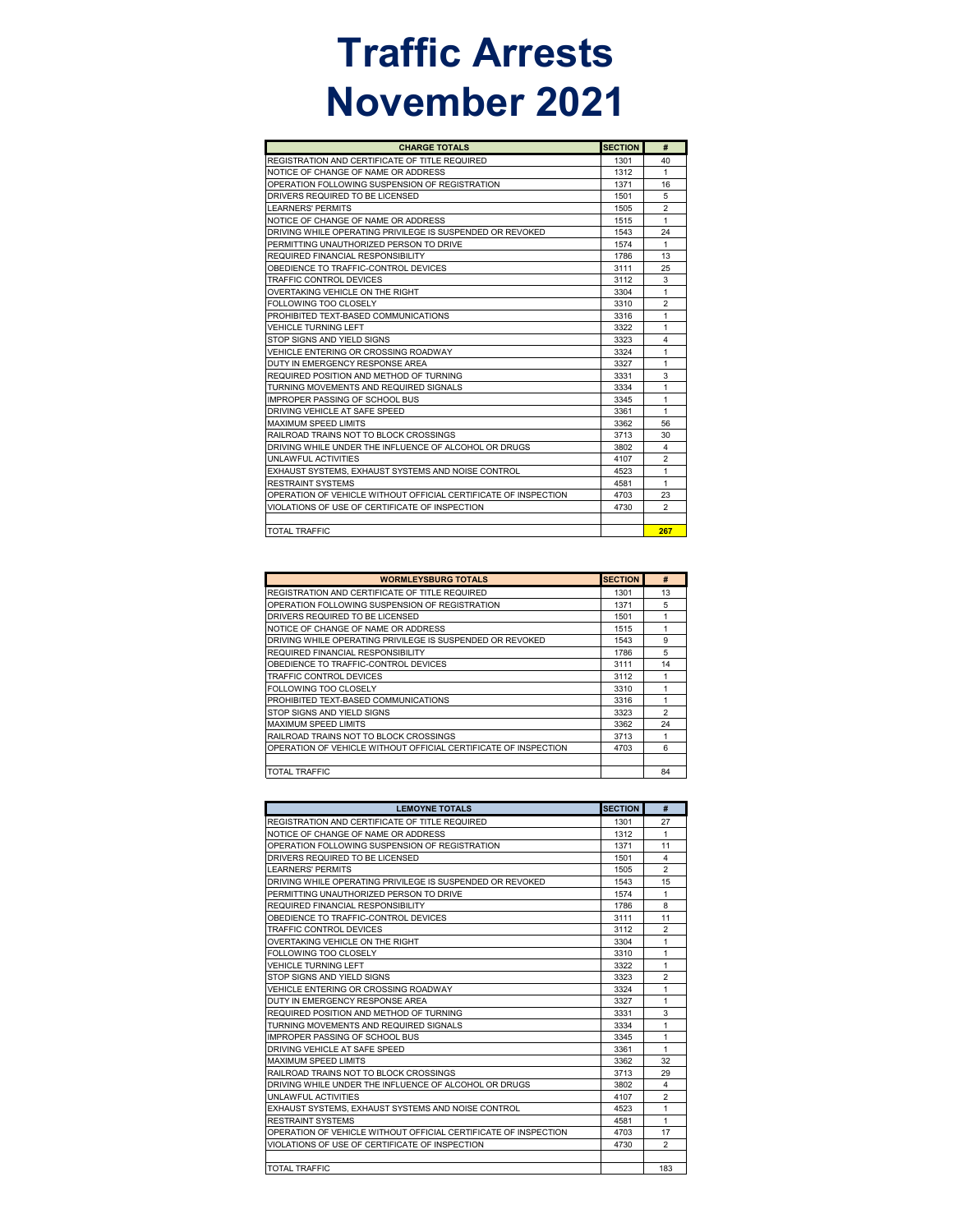## **Criminal Arrests Broken Down By Grids**

|                                                                                   |       | <b>Crimes Code Charges</b><br><b>Section</b> |              |                |                | LB 1 LB 2 LB 3 WB 4 WB 5 WB 6 |   |                |
|-----------------------------------------------------------------------------------|-------|----------------------------------------------|--------------|----------------|----------------|-------------------------------|---|----------------|
| Charge<br><b>Criminal Attempt</b>                                                 |       | 901                                          |              |                |                |                               |   | <b>Total</b>   |
| <b>Criminal Conspiracy</b>                                                        |       | 903                                          |              |                |                |                               |   |                |
| Possessing Instruments of Crime                                                   |       | 907                                          |              |                |                |                               |   |                |
| Prohibited Offensive Weapons                                                      |       | 908                                          |              |                |                |                               |   |                |
| Use or Possession of Electric Incapic Device                                      |       | 908.1                                        |              |                |                |                               |   |                |
| Possession of Weapon on School Property                                           |       | 912                                          |              |                |                |                               |   |                |
| Drug Delivery Resulting in Death                                                  |       | 2506                                         |              |                |                |                               |   |                |
| Simple Assault                                                                    |       | 2701                                         |              | 3              |                | 1                             |   | 4              |
| <b>Aggravated Assault</b>                                                         |       | 2702                                         |              | 1              |                |                               |   | 1              |
| Recklessly Endangering Another Person                                             |       | 2705                                         |              | 1              |                |                               |   | 1              |
| <b>Terroristic Threats</b>                                                        |       | 2706                                         |              |                |                |                               |   |                |
| Discharge Firearm into an Occupied Structure                                      |       | 2707.1<br>2709                               | 1            | 1              |                |                               |   | $\overline{2}$ |
| Harassment<br>Stalking                                                            |       | 2709.1                                       |              |                |                |                               |   |                |
| Strangulation                                                                     |       | 2718                                         |              |                |                |                               |   |                |
| Kidnapping                                                                        |       | 2901                                         |              |                |                |                               |   |                |
| Unlawful Restraint                                                                |       | 2902                                         |              |                |                |                               |   |                |
| False Imprisonment                                                                |       | 2903                                         |              |                |                |                               |   |                |
| Rape                                                                              |       | 3121                                         |              |                |                |                               |   |                |
| Involuntary Deviate Sexual Intercourse                                            |       | 3123                                         |              |                |                |                               |   |                |
| <b>Sexual Assault</b>                                                             |       | 3124.1                                       |              |                |                |                               |   |                |
| Aggravated Indecent Assault                                                       |       | 3125                                         |              |                |                |                               |   |                |
| <b>Indecent Assault</b>                                                           |       | 3126                                         |              |                |                |                               |   |                |
| <b>Indecent Exposure</b>                                                          |       | 3127                                         |              |                |                |                               |   |                |
| Sexual Intercourse with Animal                                                    |       | 3129                                         |              |                |                |                               |   |                |
| Unlawful Dissemination of Intimate Image                                          |       | 3131                                         |              |                |                |                               |   |                |
| Arson and Related Offenses<br>Causing or Risking A Catastrophe                    |       | 3301<br>3302                                 |              |                |                |                               |   |                |
| <b>Criminal Mischief</b>                                                          |       | 3304                                         |              | 1              |                |                               |   | 1              |
| Institutional Vandalism                                                           |       | 3307                                         |              |                |                |                               |   |                |
| Burglary                                                                          |       | 3502                                         |              |                |                |                               |   |                |
| <b>Criminal Trespass</b>                                                          |       | 3503                                         | 1            |                |                |                               |   | 1              |
| Railroad Protection, Vandalism, Interference                                      |       | 3504                                         |              |                |                |                               |   |                |
| Robbery                                                                           |       | 3701                                         |              |                |                |                               |   |                |
| Theft by Unlawful Taking                                                          |       | 3921                                         |              |                | 1              |                               |   | 1              |
| Theft by Deception                                                                |       | 3922                                         |              |                |                |                               |   |                |
| Theft of Property Lost or Mislaid                                                 |       | 3924                                         |              |                |                |                               |   |                |
| Receiving Stolen Property                                                         |       | 3925                                         |              |                |                |                               |   |                |
| <b>Theft of Services</b>                                                          |       | 3926                                         |              |                |                |                               |   |                |
| Theft by Failure to Make Required Disposition                                     |       | 3927                                         |              |                |                |                               |   |                |
| Unauthorized Use of Vehicle                                                       |       | 3928                                         |              |                |                |                               |   | 1              |
| <b>Retail Theft</b><br>Theft From Motor Vehicle                                   |       | 3929<br>3934                                 | 1            |                |                |                               |   |                |
| Forgery                                                                           |       | 4101                                         |              |                |                |                               |   |                |
| Tampering with Records or ID                                                      |       | 4104                                         |              |                |                |                               |   |                |
| <b>Bad Checks</b>                                                                 |       | 4105                                         |              |                |                |                               |   |                |
| <b>Access Device Fraud</b>                                                        |       | 4106                                         |              |                |                |                               |   |                |
| Deceptive or Fraudulent Business Practices                                        |       | 4107                                         |              |                |                |                               |   |                |
| <b>Insurance Fraud</b>                                                            |       | 4117                                         |              |                |                |                               |   |                |
| <b>Identity Theft</b>                                                             |       | 4120                                         |              |                |                |                               |   |                |
| Endangering Welfare of Children                                                   |       | 4304                                         |              | $\overline{2}$ |                |                               |   | $\overline{2}$ |
| Unsworn Falsification to Authorities                                              |       | 4904                                         |              |                |                |                               |   |                |
| False Alarms to Agencies of Public Safety                                         |       | 4905                                         |              |                |                |                               |   |                |
| False Reports to Law Enforcement Authorities                                      |       | 4906                                         |              |                |                |                               |   |                |
| Tampering With or Fabricating Physical Evidence<br>Impersonating A Public Servant |       | 4910<br>4912                                 |              |                |                |                               |   |                |
| False Identification to Law Enforcement                                           |       | 4914                                         |              |                |                | 1                             |   | 1              |
| Failure to Register as Sex Offender                                               |       | 4915                                         |              |                |                |                               |   |                |
| Intimidation of Witness or Victims                                                |       | 4952                                         |              |                |                |                               |   |                |
| Violation of Orders                                                               |       | 4955                                         |              |                |                |                               |   |                |
| Obstructing Administration of Law                                                 |       | 5101                                         |              |                |                |                               |   |                |
| Resisting Arrest or Other Law Enforcement                                         |       | 5104                                         |              |                |                | 1                             |   | 1              |
| Hindering Apprehension or Prosecution                                             |       | 5105                                         |              |                |                |                               |   |                |
| Escape                                                                            |       | 5121                                         |              |                |                |                               |   |                |
| Contraband                                                                        |       | 5123                                         |              |                |                |                               |   |                |
| Flight to Avoid Apprehension, Trial or Punish                                     |       | 5126                                         |              |                |                |                               |   |                |
| <b>Disorderly Conduct</b>                                                         |       | 5503                                         | $\mathbf{2}$ | $\overline{2}$ |                |                               |   | 4              |
| <b>Public Drunkenness</b>                                                         |       | 5505                                         | 3            |                |                | $\overline{2}$                |   | 5              |
| Loitering or Prowling at Night Time                                               |       | 5506<br>5532                                 |              |                |                |                               |   |                |
| Neglect of Animal<br><b>Cruelty To Animal</b>                                     |       | 5533                                         |              |                |                |                               |   |                |
| Open Lewdness                                                                     |       | 5901                                         |              |                |                |                               |   |                |
| <b>Prostitution and Related Offenses</b>                                          |       | 5902                                         |              |                |                |                               |   |                |
| Persons Not to Possess Firearms                                                   |       | 6105                                         |              |                |                |                               |   |                |
| Firearms Not to be Carried Without License                                        |       | 6106                                         |              | 1              |                |                               |   | 1              |
| Possession of Firearm with Altered Numbers                                        |       | 6110.2                                       |              |                |                |                               |   |                |
| Sale or Transfer of Firearms                                                      |       | 6111                                         |              |                |                |                               |   |                |
| Altering or Obliterating Marks of Identification                                  |       | 6117                                         |              |                |                |                               |   |                |
| Corruption of Minors                                                              |       | 6301                                         |              |                |                |                               |   |                |
| Underage Drinking                                                                 |       | 6308                                         |              |                |                |                               |   |                |
| Inducement of Minors to Buy Liquor                                                |       | 6310                                         |              |                |                |                               |   |                |
| Furnishing Alcohol to Minors                                                      |       | 6310.1                                       |              |                |                |                               |   |                |
| Carrying A False Identification Card                                              |       | 6310.3                                       |              |                |                |                               |   |                |
| Unlawful Contact with Minor<br>Scattering Rubbish                                 |       | 6318<br>6501                                 |              | 1              |                |                               |   | 1              |
| Sale or Use of Noxious Substances                                                 |       | 7303                                         |              |                |                | 1                             |   | 1              |
| Criminal Use of Communication Facility                                            |       | 7512                                         |              |                |                |                               |   |                |
| Unlawful Use of Computer                                                          |       | 7611                                         |              |                |                |                               |   |                |
| <b>Computer Trespass</b>                                                          |       | 7615                                         |              |                |                |                               |   |                |
| Dog Law Violations                                                                |       | 3PACS                                        |              |                |                |                               |   |                |
| Indirect Criminal Contempt / PFA Violation                                        |       | 23PACS                                       |              |                |                |                               |   |                |
| Drug Law Violations                                                               |       | 35PACS                                       | $\mathbf{2}$ | 3              | 1              | 3                             | 3 | 12             |
| Possession of Fireworks                                                           |       | 35PACS                                       |              |                |                |                               |   |                |
| Arrest Prior to Requiting - Fugitive                                              |       | 42PACS                                       |              |                |                |                               |   |                |
| <b>Pharmacy Act Violations</b>                                                    |       | 63PACS                                       |              |                |                |                               |   |                |
| Use of Consumer Fireworks                                                         |       | 72PACS                                       |              |                |                |                               |   |                |
| Home Improvement Fraud                                                            |       | 73PACS                                       | 10           |                | $\overline{2}$ | 9                             |   | 40             |
|                                                                                   | Total |                                              |              | 16             |                |                               | 3 |                |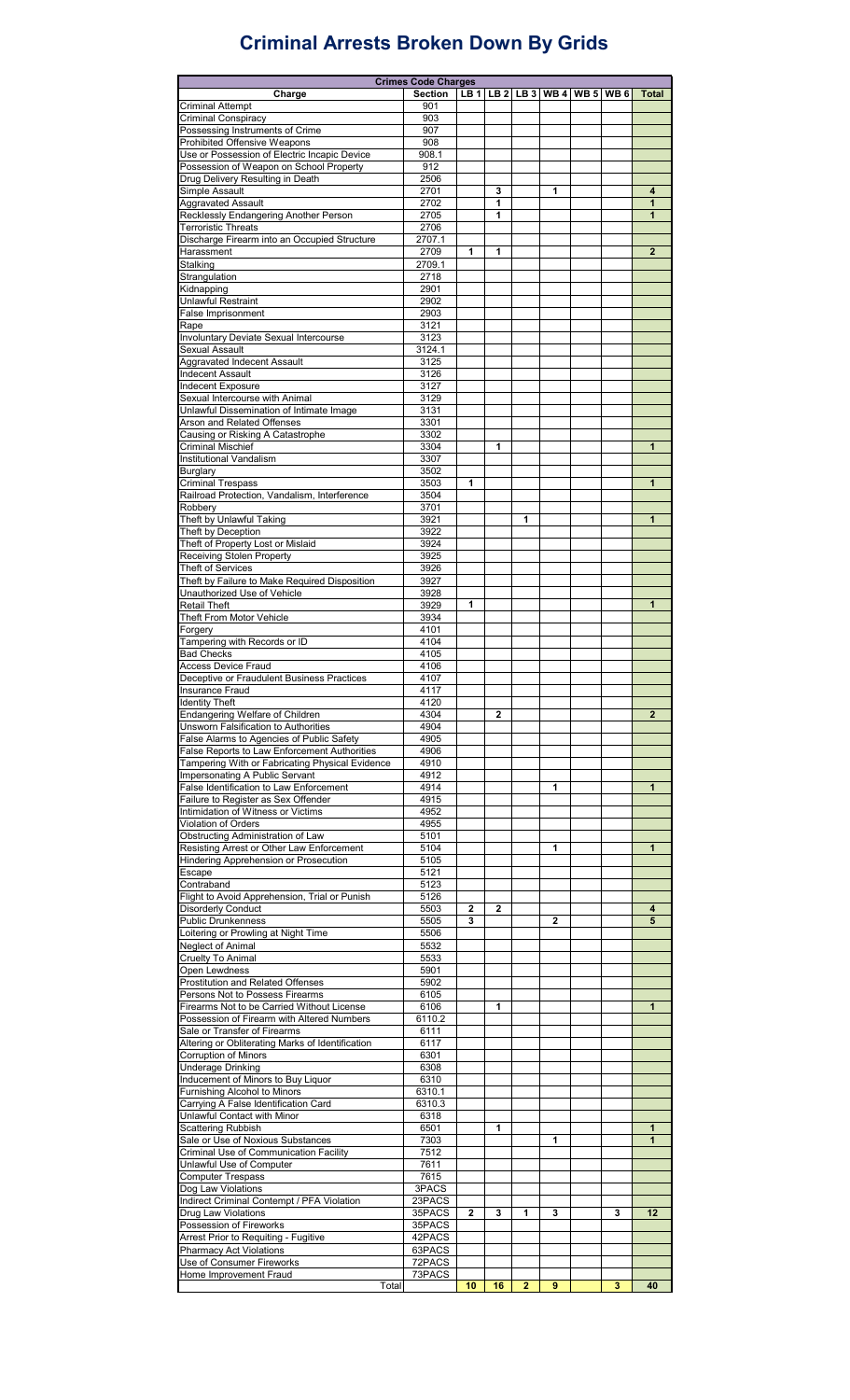### **Traffic Arrests Broken Down by Grids**

| <b>Motor Vehicle Code Charges</b>                                                            |                |                 |                 |                 |        |                |                 |                         |
|----------------------------------------------------------------------------------------------|----------------|-----------------|-----------------|-----------------|--------|----------------|-----------------|-------------------------|
| Charge                                                                                       | Section        | LB <sub>1</sub> | LB <sub>2</sub> | LB <sub>3</sub> |        | <b>WB4 WB5</b> | WB <sub>6</sub> | <b>Total</b>            |
| Certificate of Title Required<br>Application For Certificate of Title                        | 1101<br>1103   |                 |                 |                 |        |                |                 |                         |
| Content and Effect of Certificate of Title                                                   | 1106           |                 |                 |                 |        |                |                 |                         |
| Transfer of Ownership of Vehicle                                                             | 1111           |                 |                 |                 |        |                |                 |                         |
| Registration & Certificate of Title Required                                                 | 1301           | 13              | 7               | $\overline{7}$  | 11     |                | $\overline{2}$  | 40                      |
| Registration Card to be Signed and Exhibited                                                 | 1311           |                 |                 |                 |        |                |                 |                         |
| Notice of Change of Name or Address<br>Display of Registration Plate                         | 1312<br>1332   | 1               |                 |                 |        |                |                 | 1                       |
| Use of Dealer Registration Plates                                                            | 1336           |                 |                 |                 |        |                |                 |                         |
| Use of Miscellaneous Motor Vehicle Business Plates                                           | 1337           |                 |                 |                 |        |                |                 |                         |
| Antique, Classic or Collectible Plates                                                       | 1340           |                 |                 |                 |        |                |                 |                         |
| Operation Following Suspension Registration<br>Unauthorized Use or Transfer of Registration  | 1371<br>1372   | 7               | 4               |                 | 4      |                | 1               | 16                      |
| Surrender of Registration Plates                                                             | 1376           |                 |                 |                 |        |                |                 |                         |
| Drivers Required To be Licensed                                                              | 1501           |                 | 2               | $\overline{2}$  | 1      |                |                 | 5                       |
| Junior Drivers License                                                                       | 1503           |                 |                 |                 |        |                |                 |                         |
| Classes of Licenses                                                                          | 1504           |                 |                 |                 |        |                |                 |                         |
| Learners' Permits<br>Failure to Carry License                                                | 1505<br>1511   | 1               |                 | 1               |        |                |                 | $\overline{a}$          |
| Restrictions on Drivers Licenses                                                             | 1512           |                 |                 |                 |        |                |                 |                         |
| Expiration and Renewal of Drivers' Licenses                                                  | 1514           |                 |                 |                 |        |                |                 |                         |
| Notice of Change of Name or Address                                                          | 1515           |                 |                 |                 | 1      |                |                 | 1                       |
| Driving Under Suspension                                                                     | 1543           | 5               | 6               | 4               | 9      |                |                 | 24                      |
| Occupational Limited License                                                                 | 1553           |                 |                 |                 |        |                |                 |                         |
| Probationary License<br><b>Violations Concerning Licenses</b>                                | 1554<br>1571   |                 |                 |                 |        |                |                 |                         |
| Displaying a Foreign License During Suspension                                               | 1573           |                 |                 |                 |        |                |                 |                         |
| Permitting Unauthorized Person to Drive                                                      | 1574           |                 | 1               |                 |        |                |                 | 1                       |
| Permitting Violation of Title                                                                | 1575           |                 |                 |                 |        |                |                 |                         |
| Required Financial Responsibility                                                            | 1786           | 1               | 5               | $\overline{2}$  | 5      |                |                 | 13                      |
| <b>Books of Permits</b>                                                                      | 1945           |                 |                 |                 |        |                |                 |                         |
| Obediance to Persons Directing Traffic                                                       | 3102<br>3111   |                 |                 |                 |        |                |                 |                         |
| Obedience to Traffic-Control Devices<br><b>Traffic Control Devices</b>                       | 3112           | 9<br>1          | 2<br>1          |                 | 6<br>1 |                | 8               | 25<br>3                 |
| <b>Flashing Signals</b>                                                                      | 3114           |                 |                 |                 |        |                |                 |                         |
| Driving on Right Side of Roadway                                                             | 3301           |                 |                 |                 |        |                |                 |                         |
| Overtaking Vehicle on the Left                                                               | 3303           |                 |                 |                 |        |                |                 |                         |
| Overtaking Vehicle on the Right                                                              | 3304           |                 | 1               |                 |        |                |                 | 1                       |
| Limitations on Overtaking on Left                                                            | 3305           |                 |                 |                 |        |                |                 |                         |
| Limitations on Driving on Left Side of Road<br>No-Passing Zones                              | 3306<br>3307   |                 |                 |                 |        |                |                 |                         |
| One Way Roadways and Rotary Traffic Islands                                                  | 3308           |                 |                 |                 |        |                |                 |                         |
| Driving on Roadway Laned for Traffic                                                         | 3309           |                 |                 |                 |        |                |                 |                         |
| <b>Following Too Closely</b>                                                                 | 3310           | 1               |                 |                 | 1      |                |                 | $\overline{2}$          |
| Driving on Divided Highways                                                                  | 3311           |                 |                 |                 |        |                |                 |                         |
| Prohibiting Use of Hearing Impariment Devices                                                | 3314           |                 |                 |                 |        |                |                 |                         |
| Prohibited Text-Based Communications                                                         | 3316<br>3321   |                 |                 |                 | 1      |                |                 | 1                       |
| Vehicle Approaching or Entering Intersection<br>Vehicle Turning Left                         | 3322           | 1               |                 |                 |        |                |                 | 1                       |
| Stop Signs                                                                                   | 3323           | 1               |                 | 1               |        |                | $\overline{2}$  | 4                       |
| Vehicle Entering or Crossing Roadway                                                         | 3324           | 1               |                 |                 |        |                |                 | 1                       |
| Duty on Approach of Emergency Vehicle                                                        | 3325           |                 |                 |                 |        |                |                 |                         |
| Duty of Driver in Construction Area                                                          | 3326           |                 |                 |                 |        |                |                 |                         |
| Duty in Emergency Response Area<br>Required Position and Method of Turning                   | 3327<br>3331   | 3               | 1               |                 |        |                |                 | 1<br>3                  |
| Limitations on Turning Around                                                                | 3332           |                 |                 |                 |        |                |                 |                         |
| Moving Stopped or Parked Vehicle                                                             | 3333           |                 |                 |                 |        |                |                 |                         |
| Turning Movements and Required Signals                                                       | 3334           |                 |                 | 1               |        |                |                 | 1                       |
| Emerging From Alley, Driveway or Building                                                    | 3344           |                 |                 |                 |        |                |                 |                         |
| Improper Passing of School Bus                                                               | 3345           | 1               |                 |                 |        |                |                 | 1                       |
| Stopping, Standing and Parking Outside                                                       | 3351           |                 |                 |                 |        |                |                 |                         |
| Prohibitions in Specified Places - Parking<br><b>Additional Parking Regulations</b>          | 3353<br>3354   |                 |                 |                 |        |                |                 |                         |
| Driving Vehicle at Safe Speed                                                                | 3361           |                 |                 | 1               |        |                |                 | $\mathbf{1}$            |
| Maximum Speed Limits                                                                         | 3362           | 14              | 15              | 3               | 24     |                |                 | 56                      |
| Minimum Speed Restrictions                                                                   | 3364           |                 |                 |                 |        |                |                 |                         |
| <b>Bicycle Lighting</b>                                                                      | 3507           |                 |                 |                 |        |                |                 |                         |
| Protective Equipment for Motorcycle Riders                                                   | 3525           |                 |                 |                 |        |                |                 |                         |
| Right-Of-Way of Pedestrians in Crosswalk<br>Pedestrians Crossing at Other than Crosswalk     | 3542<br>3543   |                 |                 |                 |        |                |                 |                         |
| Pedestrians Walking Along or On Highway                                                      | 3544           |                 |                 |                 |        |                |                 |                         |
| Pedestrians Soliciting Rides or Business                                                     | 3545           |                 |                 |                 |        |                |                 |                         |
| Leaving an Unattended Child in Vehicle                                                       | 3701.1         |                 |                 |                 |        |                |                 |                         |
| Limitations on Backing                                                                       | 3702           |                 |                 |                 |        |                |                 |                         |
| Opening and Closing Vehicle Doors                                                            | 3705           |                 |                 |                 |        |                |                 |                         |
| Unauthorized Driving Over Fire Hose<br>Littering                                             | 3708<br>3709   |                 |                 |                 |        |                |                 |                         |
| Stopping at Intersection To Prevent Obstruction                                              | 3710           |                 |                 |                 |        |                |                 |                         |
| Unauthorized Persons or Devices on Vehicles                                                  | 3711           |                 |                 |                 |        |                |                 |                         |
| Abandonment of Vehicle                                                                       | 3712           |                 |                 |                 |        |                |                 |                         |
| Railroad Trains Not To Block Crossings                                                       | 3713           |                 | 28              | 1               | 1      |                |                 | 30                      |
| Careless Driving                                                                             | 3714           |                 |                 |                 |        |                |                 |                         |
| Trespass by Motor Vehicle<br>Minor Operating w/ Alcohol in System                            | 3717<br>3718   |                 |                 |                 |        |                |                 |                         |
| Aggravated Assault by Vehicle                                                                | 3732.1         |                 |                 |                 |        |                |                 |                         |
| Fleeing or Attempting to Elude Police                                                        | 3733           |                 |                 |                 |        |                |                 |                         |
| Aggravated Assault by Vehicle While DUI                                                      | 3735.1         |                 |                 |                 |        |                |                 |                         |
| <b>Reckless Driving</b>                                                                      | 3736           |                 |                 |                 |        |                |                 |                         |
| Accidents Involving Death or Personal Injury<br>Accidents Involving Death or Personal Injury | 3742<br>3742.1 |                 |                 |                 |        |                |                 |                         |
| Hit & Run - Attended Vehicle or Property                                                     | 3743           |                 |                 |                 |        |                |                 |                         |
| Duty to Give Information and Render Aid                                                      | 3744           |                 |                 |                 |        |                |                 |                         |
| Hit & Run - Unattended Property                                                              | 3745           |                 |                 |                 |        |                |                 |                         |
| Immediate Notice of Accident                                                                 | 3746           |                 |                 |                 |        |                |                 |                         |
| <b>False Reports</b>                                                                         | 3748           |                 |                 |                 |        |                |                 |                         |
| DUI                                                                                          | 3802           | 3               |                 | 1               |        |                |                 | $\overline{\mathbf{4}}$ |
| Illegal Operation of Vehicle W/O Interlock<br>Restrictions on Alcoholic Beverages            | 3808<br>3809   |                 |                 |                 |        |                |                 |                         |
| Unlawful Activities                                                                          | 4107           | 1               |                 | 1               |        |                |                 | $\overline{2}$          |
| Periods for Requiring Lighted Lamps                                                          | 4302           |                 |                 |                 |        |                |                 |                         |
| General Lighting Requirements                                                                | 4303           |                 |                 |                 |        |                |                 |                         |
| Use of Multiple-Beam Road Lighting Equipment                                                 | 4306           |                 |                 |                 |        |                |                 |                         |
| Exhaust Systems, Mufflers and Noise Control<br>Windshield Obstructions and Wipers            | 4523<br>4524   | 1               |                 |                 |        |                |                 | 1                       |
| Tire Equipment and Traction Surfaces                                                         | 4525           |                 |                 |                 |        |                |                 |                         |
| Image Display Device                                                                         | 4527           |                 |                 |                 |        |                |                 |                         |
| Rear Wheel Shields                                                                           | 4533           |                 |                 |                 |        |                |                 |                         |
| <b>Restraint Systems</b>                                                                     | 4581           | 1               |                 |                 |        |                |                 | 1                       |
| Duty to Comply With Inspection Laws                                                          | 4701           |                 |                 |                 |        |                |                 |                         |
| Requirement for Periodic Inspection of Vehicles                                              | 4702           |                 |                 |                 |        |                |                 |                         |
| <b>Inspection Violation</b>                                                                  | 4703           | $\overline{7}$  | 6               | 4               | 6      |                |                 | 23                      |
| Inspection by Police or Commonwealth Person<br>Prohibitions on Expenditures For Emission     | 4704<br>4706   |                 |                 |                 |        |                |                 |                         |
| Violations of Use of Certificate of Inspection                                               | 4730           | 2               |                 |                 |        |                |                 | $\mathbf{z}$            |
| Securing Loads in Vehicles                                                                   | 4903           |                 |                 |                 |        |                |                 |                         |
| <b>Height of Vehicles</b>                                                                    | 4922           |                 |                 |                 |        |                |                 |                         |
| <b>Investigation by Police Officers</b>                                                      | 6308           |                 |                 |                 |        |                |                 |                         |
| <b>Habitual Offenders</b><br>Altered, Forged, or Counterfeit Plates                          | 6503.1<br>7122 |                 |                 |                 |        |                |                 |                         |
| Fraudulent Use of Registration                                                               | 7124           |                 |                 |                 |        |                |                 |                         |
| Penalties for Haz Mat Transporting                                                           | 8306           |                 |                 |                 |        |                |                 |                         |
| Total                                                                                        |                | 75              | 79              | 29              | 71     |                | 13              | 267                     |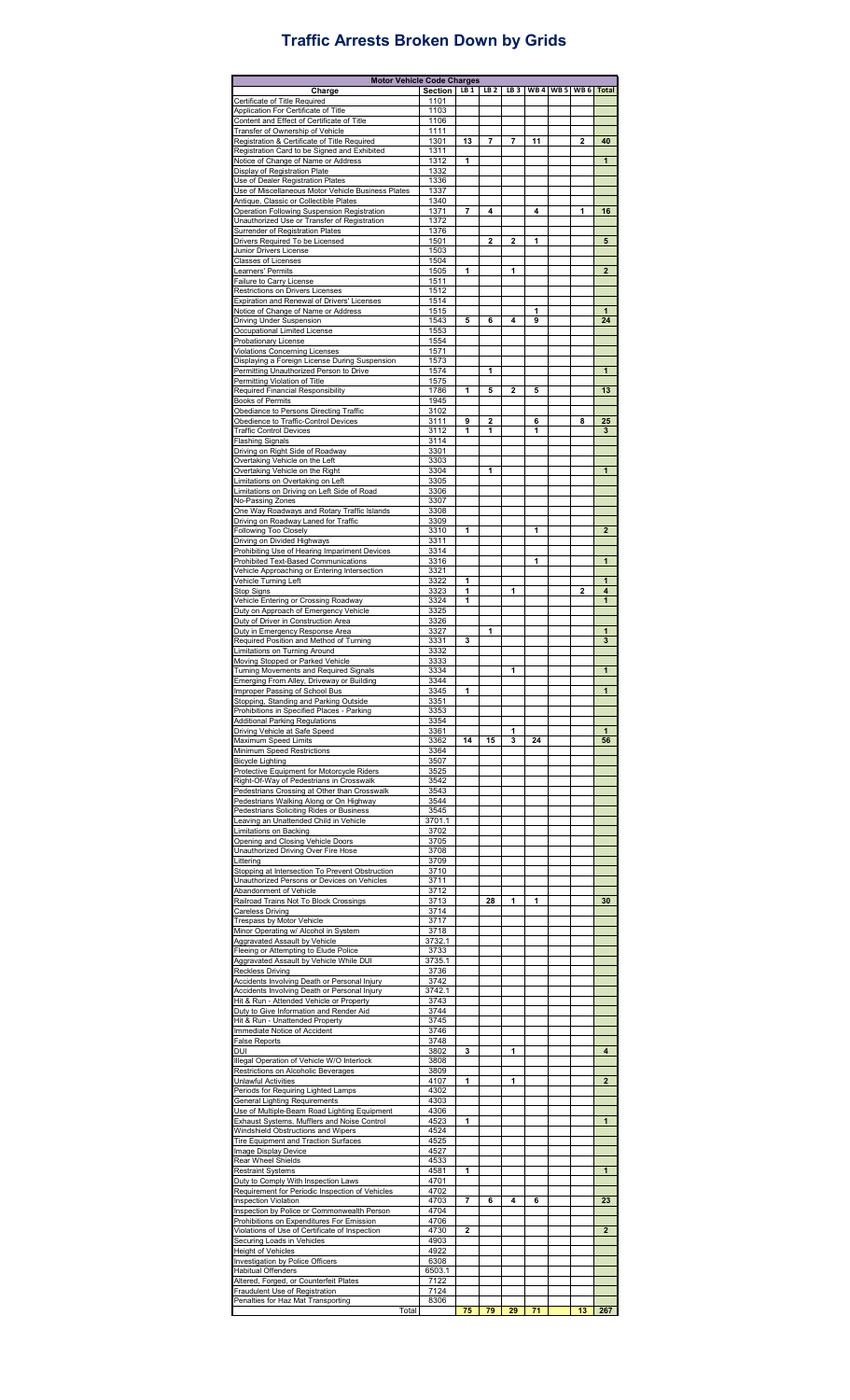| Charge                                                                                                                                                                                                                                              | Section                |                         | Jan-20 Feb-20 Mar-20 Apr-20 May-20 Jun-20 Jul-20 Aug-20 Sep-20 Oct-20 Nov-20 Dec-20 |                 |                |                     |                                        |                |                 |                         |                             |                         |                | 2020<br>Totals                                |                |                                       |                 |                | Jan-21 Feb-21 Mar-21 Apr-21 May-21 Jun-21 Jul-21 Aug-21 Sep-21 Oct-21 Nov-21 Totals                 |                           |                         |                                        |                |                      |                           |                                              |
|-----------------------------------------------------------------------------------------------------------------------------------------------------------------------------------------------------------------------------------------------------|------------------------|-------------------------|-------------------------------------------------------------------------------------|-----------------|----------------|---------------------|----------------------------------------|----------------|-----------------|-------------------------|-----------------------------|-------------------------|----------------|-----------------------------------------------|----------------|---------------------------------------|-----------------|----------------|-----------------------------------------------------------------------------------------------------|---------------------------|-------------------------|----------------------------------------|----------------|----------------------|---------------------------|----------------------------------------------|
| ertificate of Title Required                                                                                                                                                                                                                        | 1101                   |                         |                                                                                     |                 |                |                     |                                        |                |                 |                         |                             |                         |                |                                               |                |                                       |                 |                |                                                                                                     |                           |                         |                                        |                |                      |                           |                                              |
| Application For Certificate of Title<br>Content and Effect of Certificate of Title<br>Transfer of Ownership of Vehicle<br>Registration & Certificate of Title Required                                                                              | 1103<br>1106           |                         |                                                                                     |                 |                |                     |                                        |                |                 |                         |                             |                         |                |                                               |                |                                       |                 |                |                                                                                                     |                           |                         |                                        |                |                      |                           |                                              |
|                                                                                                                                                                                                                                                     | 1301                   | 75                      | 73                                                                                  | 34              |                | 31                  | 16                                     |                |                 | 32 56 48 48 20          |                             |                         | 5              | 439                                           |                |                                       |                 |                | 24 39 51 41 27                                                                                      |                           |                         | 19 41 34 20 21                         |                |                      | 40                        | 357                                          |
| Registration Card to be Signed and Exhibited<br>Registration Card to be Signed and Exhibited<br>Notice of Change of Name or Address<br>Display of Registration Plates<br>Use of Dealer Registration Plates                                          | 1311<br>1312           |                         |                                                                                     |                 |                |                     | $\overline{2}$                         |                |                 |                         |                             |                         |                |                                               |                |                                       |                 |                | $\overline{3}$                                                                                      |                           | $\mathfrak{p}$          |                                        |                |                      |                           |                                              |
|                                                                                                                                                                                                                                                     | 1332<br>1336           |                         |                                                                                     |                 |                | $\overline{2}$      |                                        |                |                 |                         | $\frac{2}{3}$ $\frac{1}{1}$ |                         |                |                                               |                |                                       |                 |                |                                                                                                     |                           |                         |                                        |                |                      |                           |                                              |
| Use of Dealer Registration Plates<br>Use of Miscellaneous Motor Vehicle Business Plates<br>Antaque, Classic or Collectible Plates<br>Operation Following Suspension of Reg<br>Unauthorized Transfer or Use of Registration<br>Surrender of Re       | 1337                   |                         |                                                                                     |                 |                |                     |                                        |                |                 |                         |                             |                         |                |                                               |                |                                       |                 |                |                                                                                                     |                           |                         |                                        |                |                      |                           |                                              |
|                                                                                                                                                                                                                                                     | 1340                   |                         | $9 \ 12$                                                                            | $\overline{5}$  |                | 10                  | 15                                     | 9              |                 | 71263                   |                             |                         | $\overline{4}$ | 92                                            | 6              | $\overline{4}$                        | 11              |                | $14$   9   8   6   11   10   6                                                                      |                           |                         |                                        |                |                      | 16                        | 10 <sup>1</sup>                              |
|                                                                                                                                                                                                                                                     | 1372<br>1376           | $\frac{5}{1}$           | $\frac{9}{1}$                                                                       |                 |                | 13                  |                                        |                | 5               | 12                      | $\overline{4}$              | $\overline{\mathbf{3}}$ |                | 60                                            |                | $\mathfrak{p}$                        |                 |                | $\overline{4}$                                                                                      |                           | $\overline{2}$          |                                        |                |                      |                           |                                              |
|                                                                                                                                                                                                                                                     | 1501                   | $\frac{1}{8}$           | 10                                                                                  |                 |                | $5 -$               | 11                                     |                |                 | $9 \t12 \t17$           | 12                          | $\overline{4}$          |                | $\overline{97}$                               | 6              | $\overline{4}$                        |                 | 8 <sup>1</sup> | $5^{\circ}$                                                                                         |                           | $3 \t15$                |                                        |                |                      |                           |                                              |
| Junior Drivers License<br>Classes of Licenses<br>Learners' Permits                                                                                                                                                                                  | 1503                   |                         |                                                                                     |                 |                |                     |                                        |                |                 |                         |                             |                         |                |                                               |                |                                       |                 |                |                                                                                                     |                           | $\overline{1}$          |                                        |                |                      |                           |                                              |
|                                                                                                                                                                                                                                                     | 1504<br>1505<br>1511   |                         |                                                                                     |                 |                |                     |                                        |                |                 | $\overline{1}$          |                             |                         |                | 5                                             | 1              | $\overline{1}$                        |                 |                |                                                                                                     |                           |                         |                                        |                |                      |                           |                                              |
| Learners' Permits<br>Carry and Exhibiting Driver's Licenses<br>Respirations on Drivers Licenses<br>Expiration and Renewal of Drivers' Licen<br>Notice of Change of Name or Address<br>Driving Under Suspension<br>Probationary Licenses<br>Violatio | 1512                   |                         |                                                                                     |                 |                |                     | $\mathbf{1}$                           |                |                 |                         |                             | 1                       |                |                                               |                |                                       |                 |                |                                                                                                     | 1                         |                         |                                        |                |                      |                           |                                              |
|                                                                                                                                                                                                                                                     | 1514<br>1515           |                         |                                                                                     |                 |                |                     |                                        |                |                 |                         |                             |                         |                |                                               |                |                                       |                 | 1              |                                                                                                     |                           |                         |                                        |                |                      |                           | $\frac{2}{5}$                                |
|                                                                                                                                                                                                                                                     | 1543                   | 28                      | 34                                                                                  | 22              |                | 42                  | 31                                     | 24             | 39              | 29                      |                             |                         | 34 11 11       | 307                                           | 19             | 19                                    | 24              | 32             |                                                                                                     | 18 17 19                  |                         |                                        | $24 - 12$      |                      | $21 \t 24$                | 229                                          |
|                                                                                                                                                                                                                                                     | 1554<br>1571           |                         |                                                                                     |                 |                |                     |                                        |                |                 |                         |                             |                         |                |                                               |                |                                       |                 |                |                                                                                                     |                           |                         |                                        |                |                      |                           |                                              |
|                                                                                                                                                                                                                                                     | 1573                   |                         |                                                                                     |                 |                |                     |                                        |                |                 |                         |                             |                         |                |                                               |                |                                       |                 |                |                                                                                                     |                           |                         |                                        |                |                      |                           |                                              |
|                                                                                                                                                                                                                                                     | 1574                   | 1                       | 5                                                                                   |                 |                | $\overline{2}$      | 1                                      | $\overline{2}$ |                 |                         | 3                           |                         |                | $\frac{1}{17}$                                |                |                                       |                 | $\overline{2}$ |                                                                                                     |                           |                         |                                        |                |                      |                           |                                              |
| Violations Concerning Cuerns<br>Diplaying a Foreign License During Suspe<br>Permitting Violation of Title<br>Permitting Violation of Title<br>Required Financial Responsibility<br>Books of Permits<br>Socks of Permits                             | 1575<br>1786           | 16                      | $-14$                                                                               | 13              |                | 16                  | 19                                     |                |                 | 15                      | $\overline{14}$             |                         | $\overline{9}$ | 144                                           | 11             | $\overline{\mathbf{a}}$               | 10              |                | $13 - 10$                                                                                           |                           | $\overline{a}$          |                                        |                |                      |                           | 102                                          |
|                                                                                                                                                                                                                                                     | 1945<br>3102           |                         |                                                                                     |                 |                |                     |                                        |                |                 |                         |                             |                         |                |                                               |                |                                       |                 |                |                                                                                                     |                           |                         |                                        |                |                      |                           |                                              |
| Obediance to Persons Directing Traffic<br>Obediance to Traffic-Control Devices<br>Traffic Control Devices - Signal Light<br>Flashing Signals                                                                                                        | 3111                   |                         | $\mathbf{Q}$                                                                        | 3 <sup>1</sup>  |                | $\frac{6}{2}$       | $\begin{array}{c} 13 \\ 3 \end{array}$ | 20             | 14              | 14                      | $\mathfrak{p}$              |                         |                | 89                                            | $\frac{5}{3}$  | $\begin{array}{c} 6 \\ 5 \end{array}$ |                 |                | $\begin{array}{ c c c c c c }\n\hline\n21 & 23 & 13 & 8 & 10 \\ \hline\n1 & 8 & 3 & 1\n\end{array}$ |                           |                         |                                        | $14 \qquad 19$ | $20-1$               | 25                        |                                              |
|                                                                                                                                                                                                                                                     | $3112$<br>$3112$       | $\overline{5}$          |                                                                                     |                 | $\overline{1}$ |                     |                                        | $\overline{3}$ | 5               | $\overline{4}$          | $\overline{4}$              |                         |                | $\frac{1}{38}$                                |                |                                       |                 |                |                                                                                                     | $\overline{\phantom{a}3}$ |                         | $3^{\circ}$                            | $\overline{4}$ | $\overline{4}$       | $\overline{\overline{3}}$ | $\frac{164}{32}$                             |
|                                                                                                                                                                                                                                                     | 3301                   |                         |                                                                                     |                 |                |                     |                                        |                |                 |                         |                             |                         |                | $\overline{2}$                                | $\overline{1}$ |                                       |                 |                |                                                                                                     |                           |                         |                                        |                | $\ddot{\phantom{1}}$ |                           |                                              |
| Christian of Bight Side of Roadway<br>Driving on Right Side of Roadway<br>Overtaking Vehicle on Right<br>Limitations on Overtaking on the Left                                                                                                      | 3303<br>3304           |                         |                                                                                     |                 |                |                     |                                        |                |                 |                         |                             |                         |                |                                               |                |                                       |                 |                |                                                                                                     |                           |                         | $\overline{1}$                         | $\overline{1}$ |                      |                           |                                              |
|                                                                                                                                                                                                                                                     | 3305                   |                         |                                                                                     |                 |                |                     |                                        |                |                 |                         |                             |                         |                |                                               |                |                                       |                 |                |                                                                                                     |                           |                         |                                        |                |                      |                           |                                              |
| Limitation on Driving on Left<br>No-Passing Zones<br>One-Way Roadways                                                                                                                                                                               | 3306<br>3307           |                         |                                                                                     |                 |                |                     |                                        |                |                 |                         |                             |                         |                |                                               |                |                                       |                 |                |                                                                                                     |                           |                         |                                        |                |                      |                           |                                              |
| Driving on Roadway Laned For Traffic                                                                                                                                                                                                                | 3308<br>3309           |                         |                                                                                     |                 |                |                     |                                        |                |                 |                         |                             |                         |                |                                               |                |                                       |                 |                | 1                                                                                                   |                           |                         |                                        |                |                      |                           |                                              |
| Following Too Closely<br>Following Too Closely<br>Driving on Divided Highways                                                                                                                                                                       | $\frac{3310}{3311}$    | $\overline{\mathbf{3}}$ |                                                                                     |                 |                |                     |                                        |                |                 |                         |                             |                         |                | 12                                            |                | $\overline{2}$                        |                 |                | 3                                                                                                   |                           |                         |                                        |                |                      |                           |                                              |
|                                                                                                                                                                                                                                                     | 3314                   |                         |                                                                                     |                 |                |                     |                                        |                |                 |                         |                             |                         |                |                                               |                |                                       |                 |                |                                                                                                     |                           |                         |                                        |                |                      |                           |                                              |
| Prohibiting Use of Hearing Impairment Devices<br>Prohibiting Use of Hearing Impairment Devices<br>Vehicle Approaching or Entering Intersection<br>Vehicle Turning Left                                                                              | 3316                   |                         |                                                                                     |                 |                |                     |                                        |                |                 |                         |                             |                         |                | $\mathbf{f}$                                  |                |                                       |                 |                |                                                                                                     |                           |                         |                                        |                |                      |                           |                                              |
|                                                                                                                                                                                                                                                     | 3321<br>3322           | 1                       | $\blacksquare$                                                                      |                 |                |                     | 1                                      |                |                 |                         |                             |                         |                | $\frac{9}{57}$                                |                |                                       |                 |                |                                                                                                     |                           |                         | $\overline{1}$                         |                |                      |                           |                                              |
| Stop Signs<br>Vehicle Entering or Crossing Roadway                                                                                                                                                                                                  | 3323<br>3324           | $\frac{6}{1}$           | -5                                                                                  | $\overline{4}$  |                | $\overline{4}$      | $\overline{9}$                         | 10             | $\overline{5}$  | $\overline{2}$          | $\overline{6}$              | $\overline{4}$          |                |                                               | 2              |                                       | $\overline{6}$  | $\overline{4}$ |                                                                                                     | $5 \quad 12$              | $5 \t6$                 |                                        | $\overline{4}$ | $\overline{7}$       |                           | $\begin{array}{c} 10 \\ 60 \\ 3 \end{array}$ |
| Function Approach of Emergency Vehicle<br>Duty of Driver in Construction Areas<br>Duty of Driver in Emergency Response Area<br>Required Position and Method of Turning                                                                              | 3325<br>3326           |                         |                                                                                     |                 |                |                     |                                        |                |                 |                         |                             |                         |                |                                               |                |                                       |                 |                |                                                                                                     |                           |                         |                                        |                |                      |                           |                                              |
|                                                                                                                                                                                                                                                     | 3327<br>3327           |                         |                                                                                     |                 |                |                     |                                        |                |                 |                         |                             |                         |                | $\frac{4}{5}$                                 |                |                                       |                 | $\frac{3}{4}$  |                                                                                                     |                           | $\frac{1}{3}$           |                                        |                |                      |                           |                                              |
|                                                                                                                                                                                                                                                     | 3332                   |                         |                                                                                     |                 |                |                     |                                        |                |                 |                         |                             |                         |                |                                               |                |                                       |                 |                |                                                                                                     | 4                         | $\overline{2}$          |                                        | $\overline{4}$ |                      |                           |                                              |
|                                                                                                                                                                                                                                                     | 3333<br>3333           |                         |                                                                                     |                 |                |                     |                                        |                |                 |                         |                             |                         |                |                                               |                |                                       |                 |                |                                                                                                     |                           |                         |                                        |                |                      |                           |                                              |
| requires rossions Turning<br>Limitations on Turning<br>Moving Stopped or Parked Wehite<br>Turning Movements and Required Signals<br>Ernerging art Overtaking School Bus<br>Meeting and Overtaking School Bus<br>Stopping, Standing and Parking O    |                        |                         |                                                                                     |                 |                |                     |                                        |                |                 |                         |                             |                         |                | 9                                             |                |                                       |                 |                |                                                                                                     |                           |                         |                                        |                |                      |                           |                                              |
|                                                                                                                                                                                                                                                     | 3344<br>3345           |                         |                                                                                     |                 |                |                     |                                        |                |                 |                         |                             |                         |                |                                               |                |                                       |                 |                |                                                                                                     |                           |                         |                                        |                |                      |                           |                                              |
|                                                                                                                                                                                                                                                     | 3351<br>3353           |                         | 1                                                                                   |                 |                | $\mathbf{1}$        | 1                                      |                |                 | 1                       |                             |                         |                | $\begin{array}{c} 6 \\ 4 \end{array}$         |                | 11                                    |                 | 2              |                                                                                                     |                           | 1                       |                                        |                |                      |                           |                                              |
| Additional Parking Regulations<br>Driving Vehicle at Safe Speed                                                                                                                                                                                     | 3354<br>3361           |                         |                                                                                     |                 | $\overline{3}$ |                     | ö                                      | ö              |                 |                         | 2                           |                         | ż              | 15                                            |                | 6                                     | $\frac{3}{4}$   | $\frac{1}{2}$  | $\overline{2}$<br>ö                                                                                 |                           | $\overline{\mathbf{3}}$ |                                        |                | 5                    |                           | 20<br>18                                     |
| Maximum Speed Limits                                                                                                                                                                                                                                | 3362<br>3364           |                         | 46 123 46                                                                           |                 |                |                     |                                        |                |                 | 146 127 79 97 114 43 30 |                             |                         |                | 853                                           |                | 25 51                                 |                 |                | $4$ $2$ $2$ 1<br>99 133 83 135 117 96 46 89                                                         |                           |                         |                                        |                |                      | 56                        | 930                                          |
| Minimum Speed Restrictions<br>Bicycle Lighting<br>Protective Equipment for Motorcycle Riders<br>Right-of-Way of Pedestrians in Crosswalks                                                                                                           |                        |                         |                                                                                     |                 |                |                     |                                        |                |                 |                         |                             |                         |                |                                               |                |                                       |                 |                |                                                                                                     |                           |                         |                                        |                |                      |                           |                                              |
|                                                                                                                                                                                                                                                     | 3507<br>3525<br>3542   |                         |                                                                                     |                 |                |                     |                                        |                |                 |                         |                             |                         |                | 14                                            |                |                                       |                 |                |                                                                                                     |                           | $\overline{2}$          |                                        |                |                      |                           | $\overline{a}$                               |
|                                                                                                                                                                                                                                                     | 3543                   |                         |                                                                                     |                 |                |                     |                                        |                |                 |                         |                             |                         |                |                                               |                |                                       |                 |                |                                                                                                     |                           |                         |                                        |                |                      |                           |                                              |
| <b>Experiment of Decision at One of Decisions</b><br>Pedestrians Crossing at Other than Crosswalk<br>Pedestrians Walking Along or On Highway<br>Pedestrians Soliciting Rides or Business<br>Unattended Motor Vehicle                                | 3544<br>3544<br>3545   |                         |                                                                                     |                 |                |                     |                                        |                |                 |                         |                             |                         |                |                                               |                |                                       |                 |                |                                                                                                     |                           |                         |                                        |                |                      |                           |                                              |
|                                                                                                                                                                                                                                                     | 3701                   |                         |                                                                                     |                 |                |                     |                                        |                |                 |                         |                             |                         |                |                                               |                |                                       |                 |                |                                                                                                     |                           |                         |                                        |                |                      |                           |                                              |
|                                                                                                                                                                                                                                                     | 3701.1<br>3702<br>3705 |                         |                                                                                     |                 |                |                     |                                        |                |                 |                         |                             |                         |                |                                               |                |                                       |                 |                |                                                                                                     |                           |                         |                                        |                |                      |                           |                                              |
| Unattended Motor Vehicle<br>Leaving an Unattended Child in a Motor Vehicle<br>Limitations on Backing<br>Opening and Closing Vehicle Doors<br>Depoing and Closing Vehicle Doors<br>Depositing Waste on Highway<br>Stopping at Intersection To Pre    | 3708                   |                         |                                                                                     |                 |                |                     |                                        |                |                 |                         |                             |                         |                |                                               |                |                                       |                 |                |                                                                                                     |                           |                         |                                        |                |                      |                           |                                              |
|                                                                                                                                                                                                                                                     | 3709                   |                         |                                                                                     |                 |                |                     |                                        |                |                 |                         |                             |                         |                | 5                                             |                |                                       |                 |                | $\overline{2}$                                                                                      |                           |                         |                                        |                |                      |                           |                                              |
|                                                                                                                                                                                                                                                     | 3710<br>3711           |                         |                                                                                     |                 |                |                     |                                        |                |                 |                         |                             |                         |                |                                               |                |                                       |                 |                |                                                                                                     |                           |                         |                                        |                |                      |                           |                                              |
| Unauthorized Persons Hanging on Vehicles<br>Abandonment of Vehicles<br>Railroad Trains Not To Block Crossings                                                                                                                                       | 3712                   |                         |                                                                                     |                 |                |                     |                                        |                |                 |                         |                             |                         |                | 72                                            |                |                                       |                 | $\overline{3}$ | 6                                                                                                   |                           | $5\phantom{.0}$         | $\begin{array}{c} 6 \\ 11 \end{array}$ |                |                      | 30                        |                                              |
|                                                                                                                                                                                                                                                     | 3713<br>3714           |                         |                                                                                     |                 |                |                     |                                        |                |                 |                         |                             |                         |                | $\frac{5}{6}$                                 |                |                                       |                 |                | $\mathfrak{p}$                                                                                      |                           | $\frac{2}{3}$           |                                        | $\frac{3}{4}$  | 64<br>$\mathfrak{p}$ |                           | $\frac{112}{12}$                             |
| Careless Driving<br>Restrictions on Alcoholic Beverages<br>Trespass by Motor Vehicle                                                                                                                                                                | 3715<br>3717           |                         |                                                                                     |                 |                |                     |                                        |                |                 |                         |                             |                         |                |                                               |                |                                       |                 |                |                                                                                                     |                           |                         |                                        |                |                      |                           |                                              |
|                                                                                                                                                                                                                                                     | 3718                   |                         |                                                                                     |                 |                |                     |                                        |                |                 |                         |                             |                         |                |                                               |                |                                       |                 |                |                                                                                                     |                           |                         |                                        |                |                      |                           |                                              |
| Minor Operating w/ Alcohol in System<br>Aggravated Assault by Vehicle<br>Fleeing or Attempting to Elude<br>Driving w/o Lights to avoid ID or Arrest                                                                                                 | 3732.1<br>3733<br>3734 |                         |                                                                                     |                 |                |                     |                                        |                |                 |                         |                             |                         |                | $\overline{9}$                                |                |                                       |                 |                |                                                                                                     |                           |                         |                                        |                |                      |                           |                                              |
|                                                                                                                                                                                                                                                     | 37351                  |                         |                                                                                     |                 |                |                     |                                        |                |                 |                         |                             |                         |                |                                               |                |                                       |                 |                |                                                                                                     |                           |                         |                                        |                |                      |                           |                                              |
| Aggravated Assault by Vehicle While DUI<br>Reckless Driving                                                                                                                                                                                         | 3736<br>3736           |                         |                                                                                     |                 |                |                     |                                        |                |                 |                         |                             |                         |                |                                               |                |                                       |                 |                |                                                                                                     |                           |                         |                                        |                |                      |                           |                                              |
| Reckiess Driving<br>Accidents Involving Death or Personal Injury<br>Accidents Involving Death or Personal Injury<br>Hit & Run - Attended Property<br>Duty to give Information and Render Aid                                                        | 3742.1                 |                         |                                                                                     |                 |                |                     |                                        |                |                 |                         |                             |                         |                |                                               |                |                                       |                 |                |                                                                                                     |                           |                         |                                        |                |                      |                           |                                              |
|                                                                                                                                                                                                                                                     | $\frac{3743}{3744}$    |                         |                                                                                     |                 |                |                     |                                        |                |                 |                         |                             |                         |                |                                               |                |                                       |                 |                |                                                                                                     |                           |                         |                                        |                |                      |                           |                                              |
|                                                                                                                                                                                                                                                     | 3745                   |                         |                                                                                     |                 | $\overline{2}$ | 2                   |                                        |                |                 |                         | 2 <sup>1</sup>              | 1                       |                |                                               | $\overline{2}$ |                                       | $\overline{1}$  | 1              |                                                                                                     | $2 \t1$                   |                         |                                        |                | $\overline{2}$       |                           | $\frac{1}{2}$                                |
|                                                                                                                                                                                                                                                     | 3746<br>3748           |                         |                                                                                     |                 |                |                     |                                        |                |                 |                         |                             |                         |                |                                               |                |                                       |                 |                |                                                                                                     |                           |                         |                                        |                |                      |                           |                                              |
| Hit & Run - Unattended Property<br>Immediate Notice of Accident to Police<br>False Report of Accident<br>DUI                                                                                                                                        | 3802<br>3808           |                         |                                                                                     |                 |                |                     |                                        |                |                 |                         | $10-1$<br>$\overline{1}$    | $\overline{3}$          | $\overline{1}$ | 61                                            |                |                                       |                 | $10 \t 6$<br>Ŧ | $5\overline{5}$                                                                                     |                           |                         |                                        |                |                      |                           | 62                                           |
| Illegal Operation of Veh. w/o Ignition Interlock<br>Restrictions on Alcoholic Beverages                                                                                                                                                             | 3809                   |                         |                                                                                     |                 |                |                     |                                        |                |                 |                         |                             | $\mathbf{1}$            |                |                                               |                |                                       | $\frac{2}{30}$  |                |                                                                                                     |                           |                         |                                        |                |                      |                           |                                              |
| Unlawful Activities<br><b>Driawidi Activities</b><br>Periods for Requiring Lighted Lamps                                                                                                                                                            | 4107<br>4302           | 45                      | 65                                                                                  | $\frac{2}{25}$  |                | 63                  | 49                                     | 45             | 50              | 60                      |                             | 35 15                   |                | 461                                           | 16             | 13                                    |                 | 28             |                                                                                                     | 15 11                     | $\overline{9}$          |                                        |                |                      |                           |                                              |
| Concert of the participate of the Camps<br>General Lighting Equipment<br>Use of Multiple-Beam Road Lighting                                                                                                                                         | 4303                   |                         | $\overline{2}$                                                                      |                 |                | 1                   |                                        |                |                 |                         |                             |                         |                | $\begin{array}{c}\n8 \\ 10 \\ 1\n\end{array}$ |                |                                       |                 |                |                                                                                                     |                           |                         |                                        |                |                      |                           |                                              |
|                                                                                                                                                                                                                                                     | 4306<br>4523           |                         |                                                                                     |                 |                |                     |                                        |                |                 |                         |                             |                         |                |                                               |                |                                       |                 |                |                                                                                                     |                           |                         |                                        |                |                      |                           |                                              |
|                                                                                                                                                                                                                                                     | 4524                   |                         |                                                                                     |                 |                |                     |                                        |                |                 |                         |                             |                         |                |                                               |                |                                       |                 |                |                                                                                                     |                           |                         |                                        |                |                      |                           |                                              |
| Exhaust Systems<br>Exhaust Systems<br>Windshield Obstruction<br>Tire Equipment<br>Image Display Device<br>Rear Wheel Shields                                                                                                                        | 4525<br>4527<br>4533   |                         |                                                                                     |                 |                |                     |                                        |                |                 |                         |                             |                         |                | $\overline{2}$                                |                |                                       |                 |                |                                                                                                     |                           |                         |                                        |                |                      |                           |                                              |
|                                                                                                                                                                                                                                                     |                        |                         |                                                                                     |                 |                |                     |                                        |                |                 |                         |                             |                         |                | 127                                           |                |                                       |                 |                |                                                                                                     |                           | 10                      |                                        |                |                      |                           |                                              |
|                                                                                                                                                                                                                                                     | 4581                   |                         |                                                                                     |                 |                |                     |                                        |                |                 |                         |                             |                         |                |                                               |                |                                       |                 |                |                                                                                                     |                           |                         |                                        |                |                      |                           |                                              |
| Constructed Sunday<br>Restraint Systems<br>Duty to Comply with Inspection Laws<br>Requirement For Periodic Inspection of Vehic<br>Inspection Violation                                                                                              | 4702<br>4703           |                         | $46 - 53$                                                                           | $\overline{32}$ |                | 35                  | 21                                     | 33             | $\overline{27}$ | 38                      | $17 - 4$                    |                         |                | 308                                           | 12             | $\overline{20}$                       | $\overline{32}$ | 34             | $\overline{29}$                                                                                     | 16                        | 10                      | $\overline{a}$                         | 12             | 14                   | 23                        | 21                                           |
| nspect by Police - Warning Card                                                                                                                                                                                                                     | 4704                   | 1<br>3                  | ą.<br>5                                                                             | $\overline{2}$  |                | $\overline{1}$<br>1 | 1                                      | 5              |                 | 1                       |                             |                         |                | $\frac{6}{19}$                                |                |                                       |                 | 1              |                                                                                                     |                           |                         |                                        |                |                      |                           |                                              |
| Prohibitions on Expenditures For Emissions<br>Violations of Use of Certificate of Inspection<br>Securing Loads in Vehicles                                                                                                                          | 4730                   | $\overline{4}$          | 13                                                                                  | $\mathbf{Q}$    |                | $\frac{8}{1}$       | $\mathbf{3}$                           | 5              | 14              | 14                      |                             |                         |                | $\frac{73}{3}$                                |                |                                       |                 | $\mathfrak{p}$ |                                                                                                     |                           |                         |                                        |                |                      |                           |                                              |
| Limitations on Number of Towed Vehicle                                                                                                                                                                                                              | 4903<br>4904           |                         |                                                                                     |                 |                |                     |                                        |                |                 |                         |                             |                         |                |                                               |                |                                       |                 |                |                                                                                                     |                           |                         |                                        |                |                      |                           |                                              |
| Penalty for Violation of Title                                                                                                                                                                                                                      | 4907                   |                         |                                                                                     |                 |                |                     |                                        |                |                 |                         |                             |                         |                |                                               |                |                                       |                 |                |                                                                                                     |                           |                         |                                        |                |                      |                           |                                              |
| Height of Vehicles<br>Height of Vehicles<br>Investigation by Police Officers                                                                                                                                                                        | 4922<br>6308           |                         |                                                                                     |                 |                |                     |                                        |                |                 |                         |                             |                         |                |                                               |                |                                       |                 |                |                                                                                                     |                           |                         |                                        |                |                      |                           |                                              |
| Subsequent Convictions of Certain Offenser                                                                                                                                                                                                          | 6503<br>6503.1         |                         |                                                                                     |                 |                |                     |                                        |                |                 |                         |                             |                         |                |                                               |                |                                       |                 |                |                                                                                                     |                           |                         |                                        |                |                      |                           |                                              |
| Subsequent Convictions of Centain<br>Habitual Offenders<br>Altered, Counterfeit or Forged Plates<br>Fraudulent Use of Registration Plate<br>Penalties for Haz Mat Transporting                                                                      | 7122                   |                         |                                                                                     |                 |                |                     |                                        |                |                 |                         |                             |                         |                |                                               |                |                                       |                 |                |                                                                                                     |                           |                         |                                        |                |                      |                           |                                              |
|                                                                                                                                                                                                                                                     | 8306                   |                         |                                                                                     |                 |                |                     |                                        |                |                 |                         |                             |                         |                |                                               |                |                                       |                 |                |                                                                                                     |                           |                         |                                        |                |                      |                           |                                              |
|                                                                                                                                                                                                                                                     |                        |                         |                                                                                     |                 |                |                     |                                        |                |                 |                         |                             |                         |                |                                               |                |                                       |                 |                |                                                                                                     |                           |                         |                                        |                |                      |                           |                                              |